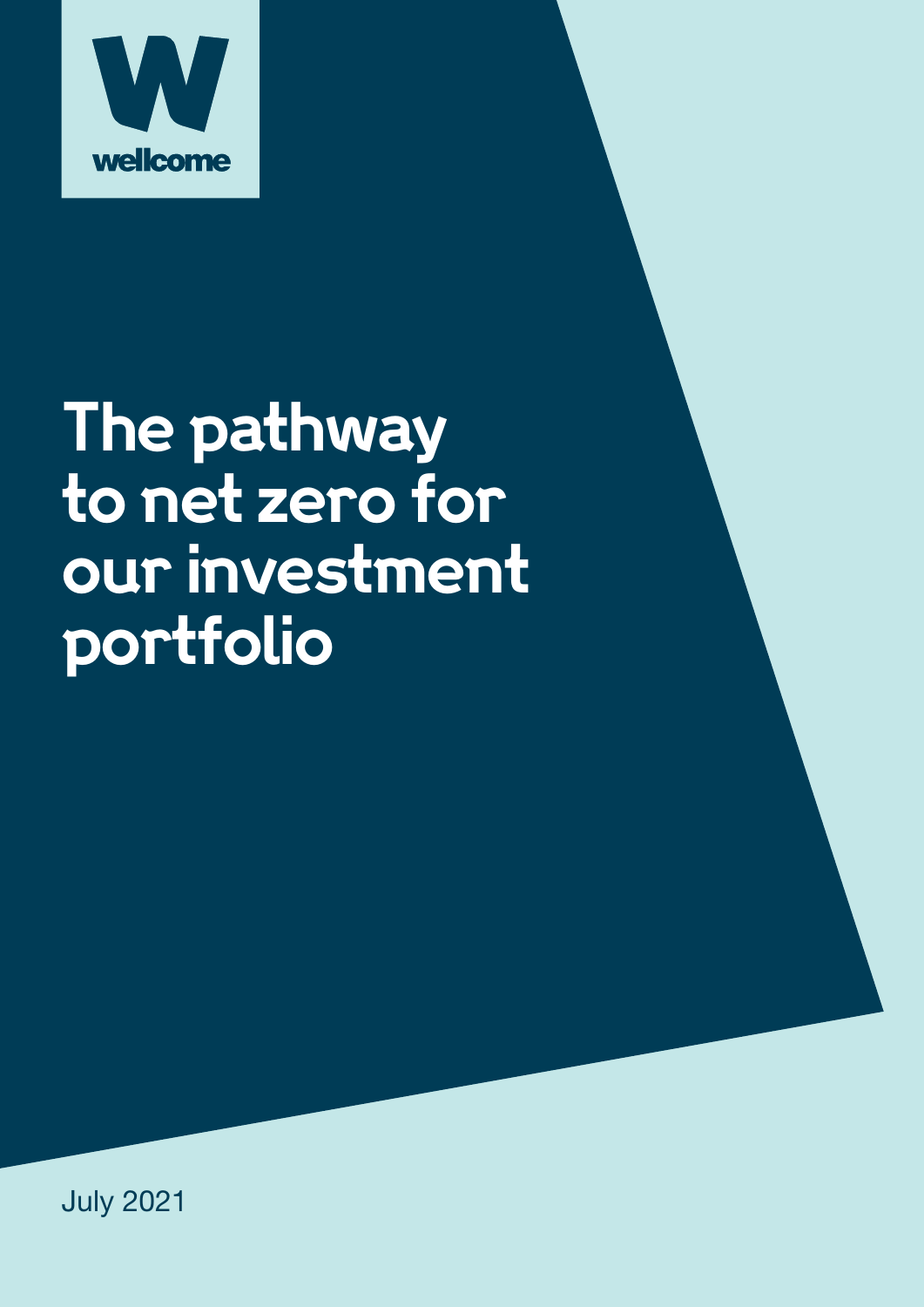## **Contents**

| Wellcome's pathway to net zero for investments                                                      | 3. |
|-----------------------------------------------------------------------------------------------------|----|
| In summary                                                                                          | 3. |
| <b>One: Our strategy</b>                                                                            | 4  |
| Background: The climate imperative                                                                  | 4  |
| Our starting point today                                                                            | 4  |
| Sector exposure (as at 31 Dec 2020)                                                                 | 5  |
| Carbon footprint of our public equities (direct and indirect),<br>as measured by Trucost in Q4 2019 | 5  |
| Making engagement count                                                                             | 6  |
| Defining a net zero goal                                                                            | 6  |
| Suggested scopes to be included within net zero definition                                          | 6  |
| Our net zero strategy                                                                               | 7  |
| Key stages of net zero targeting and monitoring - our engagement ladder                             | 7  |
| What is our time horizon for net zero?                                                              | 8  |
| An indicative snapshot of the nature of emissions within<br>our portfolio by asset class            | 9  |
| <b>Two: Measurement and reporting</b>                                                               | 10 |
| Background                                                                                          | 10 |
| Quantitative metrics                                                                                | 10 |
| Qualitative metrics                                                                                 | 11 |
| Our engagement ladder                                                                               | 12 |
| Three: Integration into investment decision making, process and risk analysis                       | 13 |
| Integrating climate analysis into our diligence and monitoring                                      | 13 |
| Four: Considerations by asset class                                                                 | 15 |
| Public equities                                                                                     | 15 |
| Wellcome's direct public equities' carbon emissions<br>and reduction targets by sector              | 16 |
| <b>Buyout funds</b>                                                                                 | 17 |
| Venture capital                                                                                     | 18 |
| VC investment in climate tech and number of deals                                                   | 18 |
| Co-investments / direct private investments                                                         | 19 |
| Hedge funds                                                                                         | 20 |
| Property                                                                                            | 20 |
| Operating companies                                                                                 | 22 |
| Cash and liabilities                                                                                | 22 |
| <b>Endnotes</b>                                                                                     | 23 |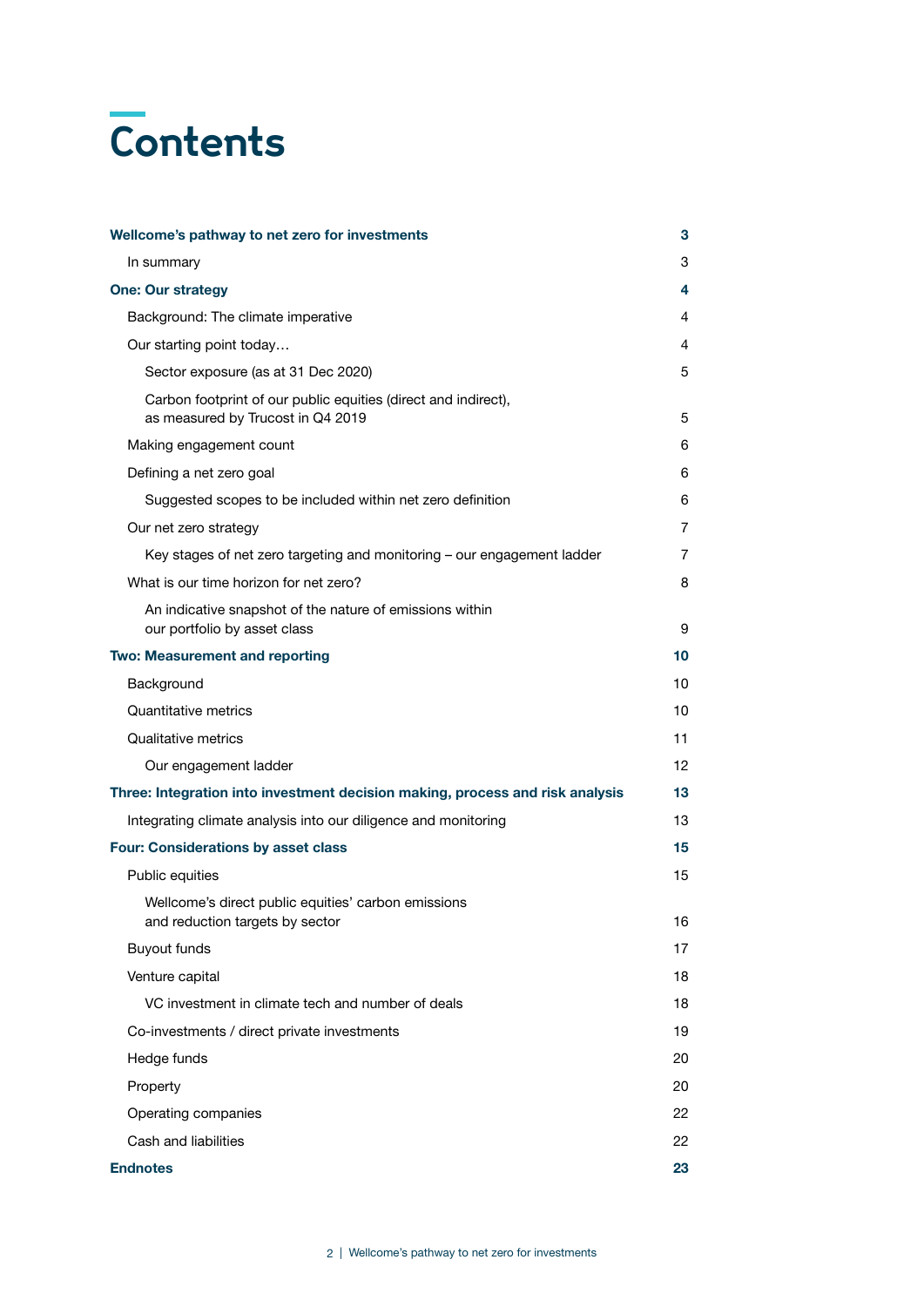## <span id="page-2-0"></span>**The pathway to net zero for our investment portfolio**

#### **In summary:**

- Wellcome has adopted a target to reach net zero emissions for our Investment portfolio by 2050 at the latest and set out a pathway to meet this target
- Our target will apply to the scope 1 and 2 emissions of our directly and indirectly-held assets. For the latter, this will apply on a look-through basis to portfolio companies that are held by third party managers. Where appropriate, we will consider scope 3 emissions for certain assets where we might have some influence over these, but these will not contribute towards our overall target
- We will use a staggered approach to measuring the portfolio's carbon footprint, such that a baseline is set only after emissions can be reliably determined for a majority of our assets
- We will start reporting the percentage of the portfolio (by value) with a net zero target and the percentage of the portfolio (by value) with a science-based target
- We will encourage our underlying assets and managers to follow TCFD recommendations – the global standard for climate-related disclosure
- We will use engagement as a key tool to push emissions reduction up the agenda of companies (see our engagement ladder), with each asset class following the recommendations noted in section four.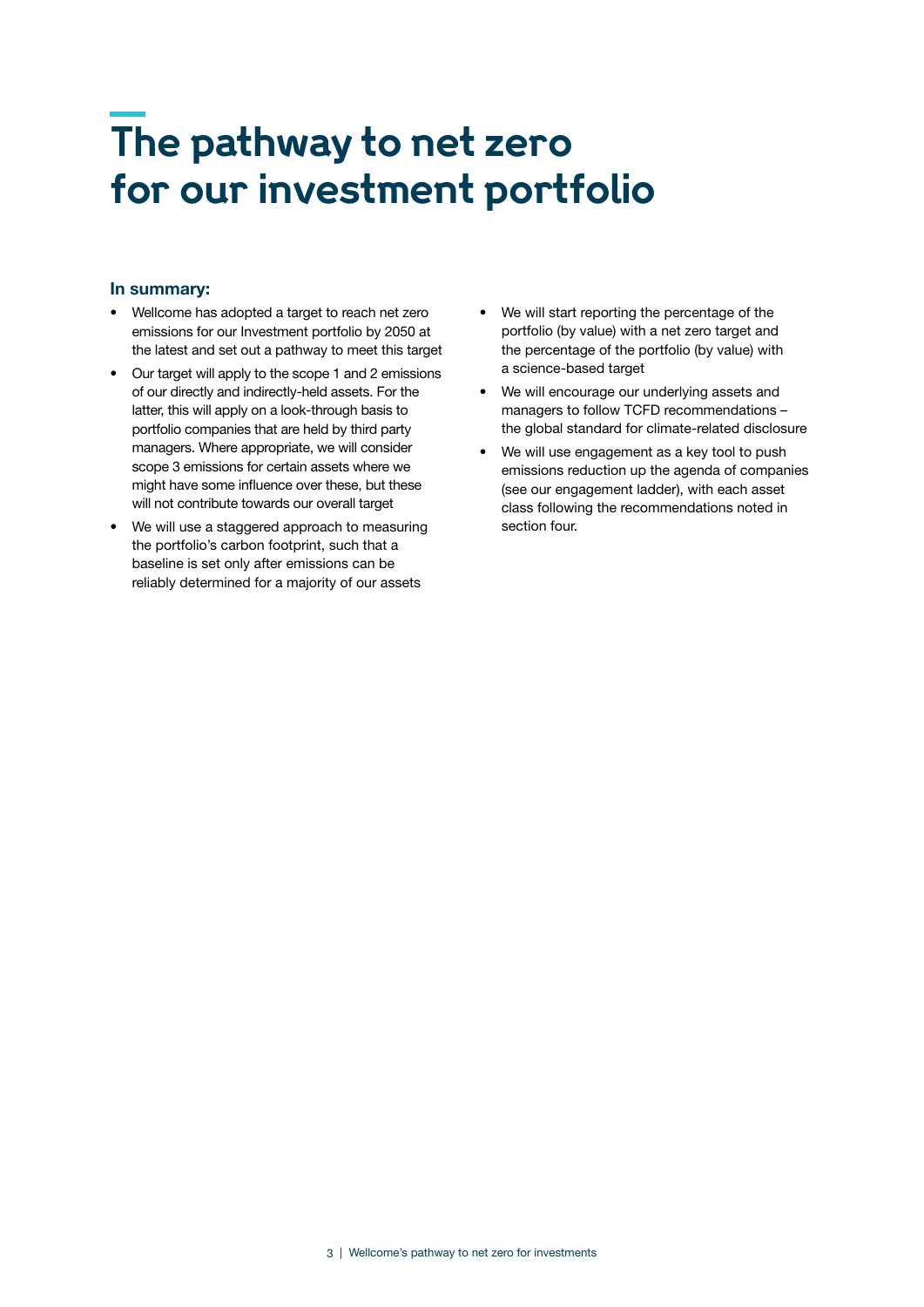## <span id="page-3-0"></span>**One: Our strategy**

#### **Background: The climate imperative**

The global economy is expected to decarbonise over the next few decades as governments, businesses and society seek to mitigate the worst impacts of climate change. Major economies are committed through the Paris Agreement, and increasingly through domestic legislation, to reduce their emissions by a level required to keep the increase in global temperatures from pre-industrial levels to well below 2˚C. Decarbonisation is to be achieved by transitioning energy generation from fossil fuels to renewables, improving energy efficiency, and creating carbon sinks, for which very significant investment over the next several decades is required. There will be risks and opportunities for all businesses to varying degrees during this transition, or in a failed transition scenario.

Against this backdrop, governments, corporates and investors alike are setting targets dates by which "net zero emissions" will be achieved. For Wellcome Investments, our aim in setting a net zero target for our portfolio is as follows:

- To allow climate risk (and opportunity) to be explicitly analysed as part of our investment decision-making process in order to protect and maximise risk-adjusted returns over the long-term
- To contribute to effective and responsible stewardship of our assets as a long-term investor.

**Climate risk is already part of our investment management approach** as a component of the licence to operate analysis that we undertake at each stage of our investment process – across initial due diligence, ongoing monitoring and continuous engagement. Companies which take their licence to operate responsibilities seriously should generate stronger financial returns over time. Conversely, if a company does not maintain its licence to operate, we believe there is a threat to its long-term sustainability and its long-term return potential. Therefore, **companies and assets that do not adequately consider and look to address the risks associated with climate change do not merit a place in our portfolio over the long run**.

It is important to emphasise that investment decisions will continue to be made to maximise risk-adjusted returns, and the portfolio's role is to fund rather than directly express Wellcome's mission. However, given the scale of the risk to both the sustainability of long term financial returns, and the global societal context, it is appropriate that we become more sophisticated in how we integrate an assessment of climate related risks into our decision making process.

#### **Our starting point today…**

Our £32.6 billion (gross)<sup>1</sup> investment portfolio is well diversified by asset class, geography and sector. However, given the nature of the assets that we invest in – those which we generally expect will generate consistent and sustainable financial returns over a multi-decade horizon – we have less exposure to sectors that tend to be more carbon intensive in comparison to the most relevant global equity index. As the graph below shows, the MSCI AC World has 20% exposure to the highest-carbon emitting sectors (utilities, materials, energy and industrials), whilst **less than 10% of our portfolio is invested in these high-carbon sectors** (excluding any look-through to our hedge fund holdings).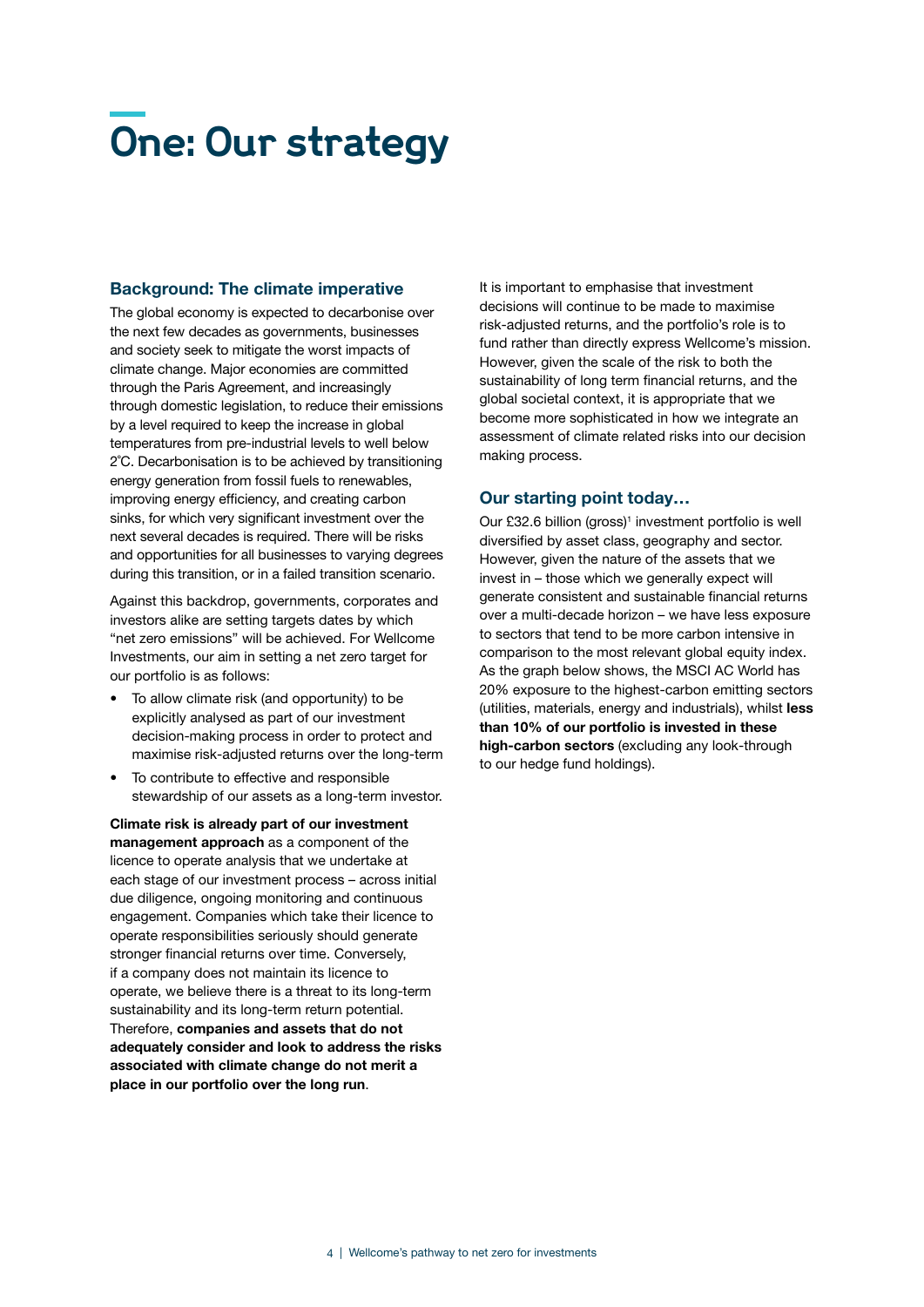

### <span id="page-4-0"></span>**Sector Exposure (as at 31 Dec 2020)**

The carbon footprinting work that we did with the analysis firm Trucost on our public equities in Q4 2019 showed that our footprint was **less than 30% of the relevant benchmark's** (see below).

### **Carbon footprint of our public equities (direct and indirect), as measured by Trucost in Q4 20192**

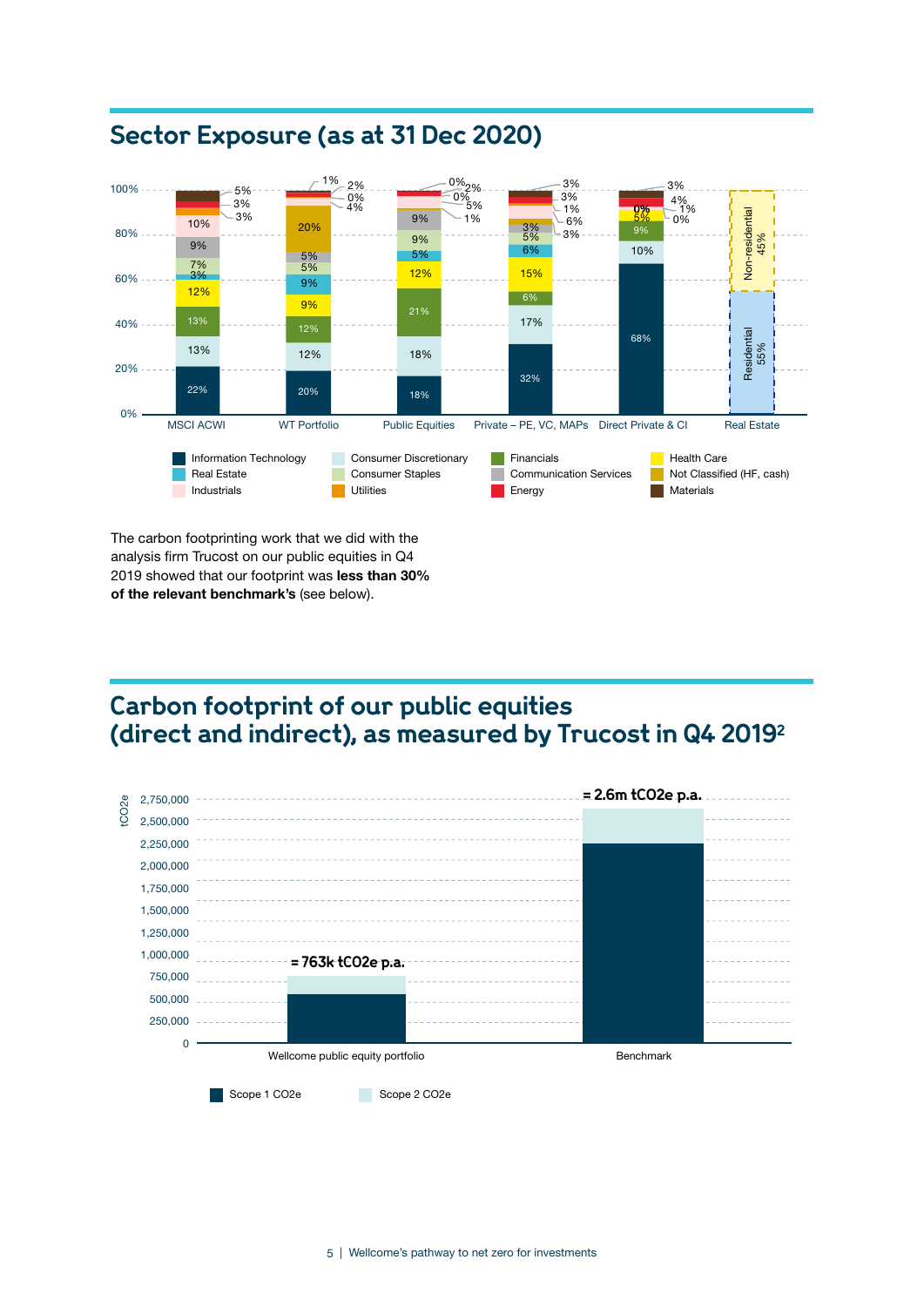#### <span id="page-5-0"></span>**Making engagement count**

We favour engagement rather than divestment, since we are most interested in **driving real world impact in reducing carbon emissions**. However, this approach needs to be justified with clear and targeted engagement goals, with consequences (divestment) if management fail to change course. Whilst we have had some good experiences of bilateral engagement, we hope that our influence will be extended by joining the Institutional Investors Group on Climate Change (IIGCC). We also hope that this will help broaden the focus away from the fossil fuels sector towards the wider ecosystem of carbon financing and consumption.

Successful engagement is key to achieving our net zero ambitions over the next few decades. This applies across all sectors and across all asset classes within our portfolio. Indeed, our efforts are likely to be most focused on our substantial private equity holdings, where we believe we can have the greatest influence and where engagement has been less of a focus thus far. Working with our third party managers and company management teams to push carbon reduction up the agenda will be critical to making progress towards our net zero goal in the next decade and beyond. Elsewhere in our portfolio, real estate brings its own hefty carbon footprint (particularly if any scope 3 emissions are accounted for). Working with contractors and our managing agents and putting the right incentives in place for our tenants will be critical to getting our portfolio to net zero.

Whilst engagement (with clear intentions) is our preferred approach, there is also a place for selective divestment in our toolbox, where companies make no or insufficient progress towards meeting these goals.

#### **Defining a net zero goal**

We will have achieved "net zero emissions" from our portfolio when there is no additional carbon being emitted into the atmosphere from its constituent parts; any residual emissions should be matched by removing the same amount of carbon from the air (however, see below on our approach to offsetting). Our formal net zero target is based on the absolute carbon emissions of our holdings, managed internally or externally by partners. Most net zero targets focus on scope 1 and 2 emissions, specifically, the emissions from sources owned and operated (scope 1) or controlled (scope 2 – power). Our target will apply to the **scope 1 and 2 emissions of our directly and indirectly-held assets**; this applies on a look-through basis to portfolio companies and investments that might be held by third party managers<sup>3</sup>. We will also monitor the carbon footprint of the suppliers, customers and other stakeholders of our holdings (scope 3). In certain situations, particularly where scope 3 emissions are very large, we will ensure that steps are taken to reduce these where the emissions are reasonably within a company's influence, although we will stop short of including these emissions in the net zero target at this stage.

The table below shows the scopes included within our net zero target:

#### **Asset Class % GAV as of 31/12/2020 Scope 1 & 2 Scope 3 Notes Public Equities – Direct** 34% Y Y We will monitor scope 3 emissions of the large emittors **Public Equities – Indirect** 12% Y Y Scope 3 relates to emissions of the underyling holdings, while scopes 1 & 2 are manager emissions **Private Equity – Venture** 12% Y Y Scope 3 relates to emissions of the underyling holdings and GP travel costs (e.g. for due diligence etc.) **Private Equity – Buyout (inc. MAPs)** 10% | Y | Y | Scope 3 relates to emissions of the underyling holdings and GP travel costs (e.g. for due diligence etc.) **Direct Private & Co-investments** 7% Y N **Operating companies**  $\begin{vmatrix} 3\% & \mathsf{Y} & \mathsf{Z} \\ 0 & 4\end{vmatrix}$  Varied – see the section on operating companies below **Property – Residential** 3% Y See the section "Approach for direct property" for included emissions **Hedge funds**  $\begin{array}{|c|c|c|c|c|} \hline \end{array}$  10%  $\begin{array}{|c|c|c|c|c|} \hline \end{array}$  Y N **Cash** 9% NM NM

### **Suggested scopes to be included within net zero definition**

Scopes that we will include in our net zero target

Scopes that we will focus on where we have the potential to influence, but not within formal target

Scopes outside of focus

 $\Box$  WT focus areas where emissions are likely to be high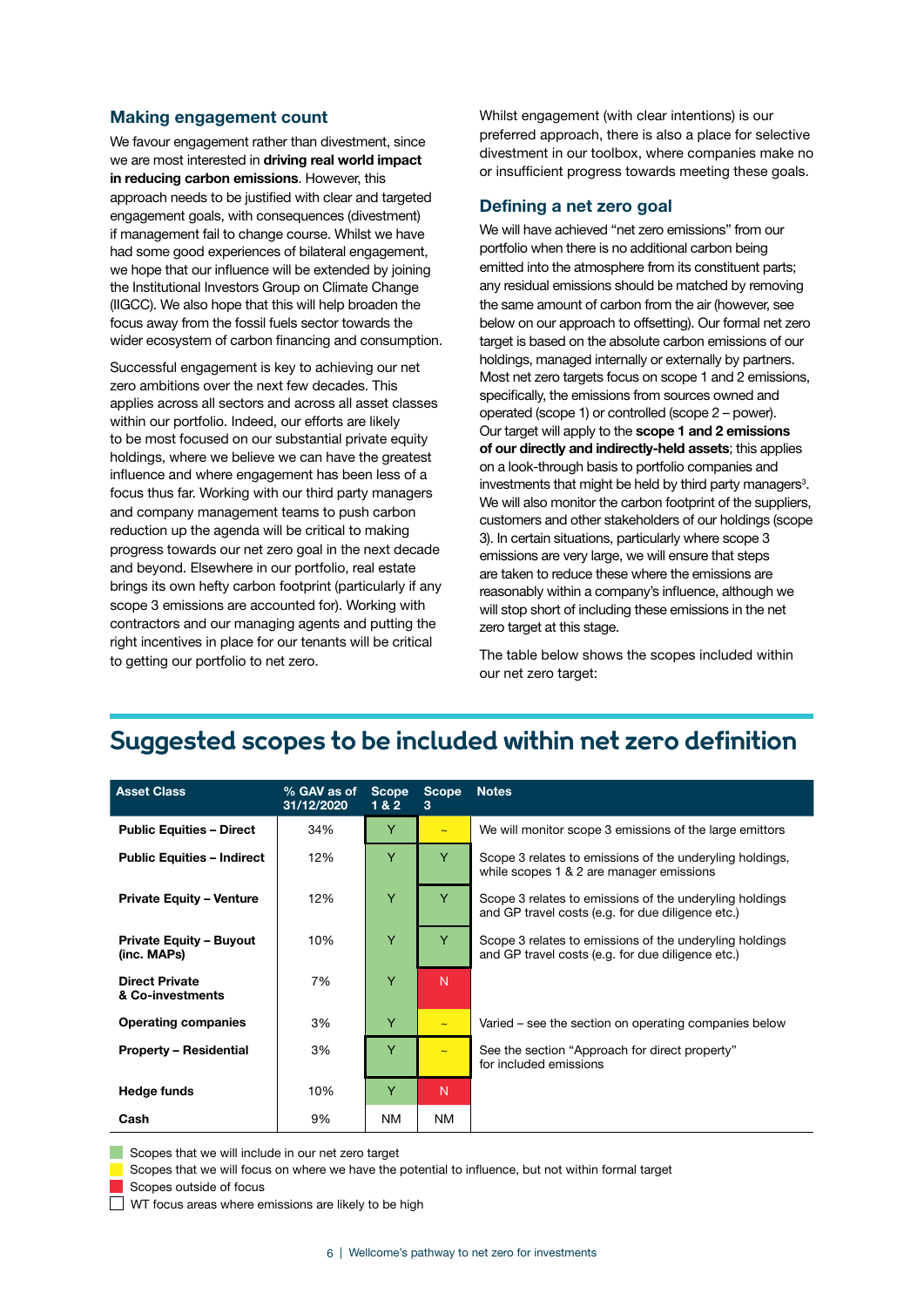<span id="page-6-0"></span>Best practice thinking on the definition of asset owners' net zero targets is constantly evolving. Over time, more responsibility may need be taken for scope 3 emissions, as standards around measuring and influencing these develop. We will watch these developments closely and be ready to adapt the definition of our net zero target as appropriate.

The quality of the net zero target is also critical; we have adopted science-based targets (Parisaligned) as our key standard.

Where at all possible, we believe that our net zero target should not allow for the use of offsets due to questions around the real-world efficacy of these. However, it may be that certain assets and companies do require the use of offsets to achieve their targets. Where this is the case, we will highlight that offsets are being used to achieve their net zero target and will interrogate the quality and efficacy of these offsets, where data is available. Generally, it is important that offsets adhere to the key principles of additionality, permanence and verifiability. We do not currently plan to use offsets at the portfolio level to achieve our net zero target. However, some of our companies may end up being carbon negative (e.g. Microsoft is targeting this), and if achieved, this position could be used to offset some of our positive carbon footprint elsewhere in the portfolio.

#### **Our net zero strategy**

We are applying a **bottom up strategy to shift our portfolio over time, by looking to drive each individual asset in our portfolio to net zero**. We will share and apply best practice within each asset class, learning from our best performers and our peers. Already, we can see the potential of this bottom up strategy when we consider that **45% of our total equity value is already targeting net zero**  by 2050<sup>5</sup> as at 31 December 2020. Given our basic commitment, we will be stringent on the quality of the target (i.e. we expect it to be science based) and hold management to account in setting and delivering on a strategy to achieve it. Currently 29% of our total equity value has a science-based target<sup>6</sup>, which means they have emission reduction targets that are Paris Agreement-aligned.

Put simplistically, our net zero strategy involves taking each asset in our portfolio through the following stages:

### **Key stages of net zero targeting and monitoring – our engagement ladder**

**1. Has management committed to setting a target of NZ by 2050?**

**2. Has a target been set? Is it science-based? Has a baseline been measured? TCFD reporting?**

**3. Is there a roadmap to achieving the target? Have interim targets been set?**

**4. Is the long-term strategy and capital allocation appropriate to achieve these targets?**

> **5. Are interim targets being met?**

When applying the above to our investment portfolio, we are currently working on stage 2. However, as an example of how each step in this path will not necessarily be taken sequentially, we are setting out a roadmap for achieving the target before measuring a full baseline.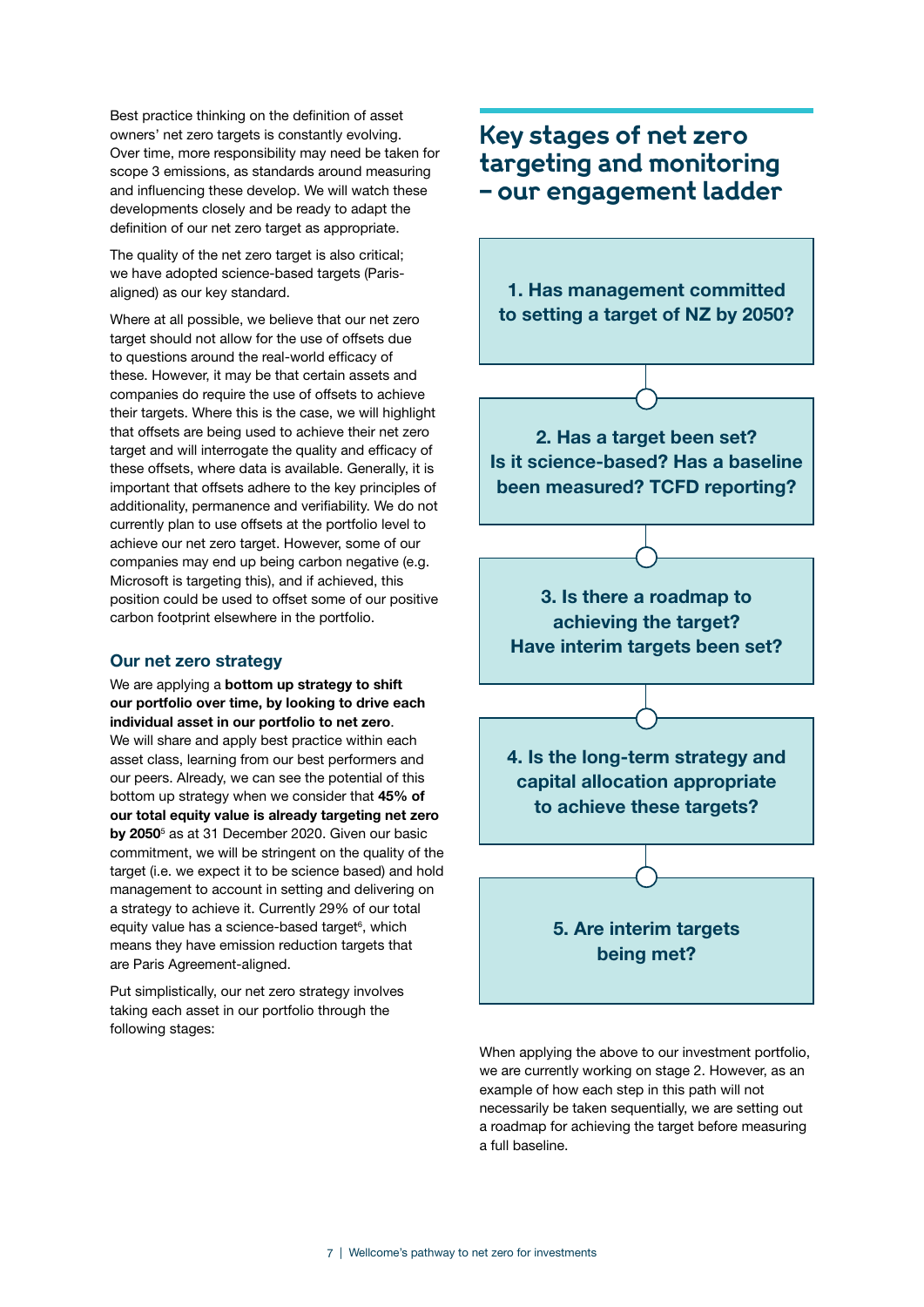<span id="page-7-0"></span>Establishing a baseline in measuring carbon emissions is important in allowing us to track progress, and to identify and focus on hotspots. However, we will not immediately go out and take a full baseline, since data is not readily available in certain assets within our portfolio (most of the unlisted portion) and there is not yet a consistent standard for measuring, assessing and analysing carbon emissions. For this reason, we have adopted a staggered approach to **measuring our carbon footprint**:

- 1) Our **public equities (direct and indirect)** can be measured relatively easily, albeit with some use of estimates. We will use an external provider (Trucost or a similar provider) to do this **every year**, beginning in Q4 2021.
- 2) The carbon contribution of our **property assets** will likely exceed their weighting in our portfolio, and there is much work to be done here. The sector is also moving relatively quickly to develop common measurement standards. For these reasons, we are identifying and appointing appropriate external consultants to advise on measuring and managing our footprint in **2021**. Most of our **operating companies** will also fall into this category.
- 3) Measuring the footprint of our **private equity assets (including co-investments)** is likely to be less valuable at this stage since the data is less widely available. In consequence we will not do this immediately but expect it will be more meaningful in the next few years as data is more available and standardised. However, we will immediately engage with our managers to make clear the direction they need to move in.
- 4) The return-on-effort payoff for measuring the emissions of our **hedge funds** is also low at this stage, particularly given there is no consensus on how to measure the footprint of short and derivative positions, as well as a relative lack of transparency on underlying holdings. We will revisit detailed measurement in this asset class sector in a few years. As with private equity, this will not stop us continuing to engage with our hedge fund managers.

There is a move across different industries and asset classes to converge on a common set of disclosure standards, most likely those supported by the Task Force on Climate-related Financial Disclosures (TCFD) recommendations. We support these efforts and **will encourage our underlying assets and managers to follow these TCFD recommendations**, where possible and appropriate for the respective asset classes.

As a basic metric, we will report the **percentage of the portfolio with a net zero target. This number currently stands at ~21% of the total portfolio gross assets** with a net zero target of 2050 or before. We will report this number on an annual basis to monitor our progress whilst we are waiting for more accurate carbon emissions data across the whole portfolio. We will also report the percentage of the portfolio with a science-based target (currently 13% of total gross assets<sup>7</sup>), although it is unclear whether this definition will be adopted by unlisted assets (this is something that we will push for in engagement). Crucially, we will also track how companies are progressing in the achievement of their own target over time, as well as how this is reflected in strategy and capital allocation decisions.

We will also adopt a **qualitative approach** to assess the alignment of our portfolio holdings and partners with a decarbonising economy.

#### **What is our time horizon for net zero?**

A key question is the date we have targeted for reaching net zero emissions. The decision has been a balance between setting a goal that is suitably ambitious, to reflect Wellcome's position, but also realistic and achievable based on the available information. It is also important to note, as above, that we start from the relatively strong position of having a portfolio that contains fewer of the most carbon-intensive assets than most peers and applicable benchmarks.

Given the uncertainty over the rate at which decarbonisation will be possible, particularly in the unlisted parts of investor portfolios, it is challenging to say **conclusively that net zero by 2040 or even 2050 will be possible without use of offsets**, even if radical action is taken. There may also be a trade-off for us to make between the year that we aim to achieve net zero, and the comprehensiveness of our net zero definition and what scopes of our underlying investments we choose to take responsibility for.

**Despite the uncertainties we have decided to target net zero carbon emissions for our investment portfolio by 2050 at the latest**. However, as we get more information on the feasibility of net zero at an asset-class level over the next decade, we can consider whether to bring this date forward, or whether doing so would have a more detrimental impact on forwardlooking returns. Where possible, rather than encouraging focus on a specific date, we should instead focus on getting assets on a trajectory that is aligned with the level of decarbonisation required to keep global temperature increase to less than two degrees centigrade (compared to pre-industrial levels).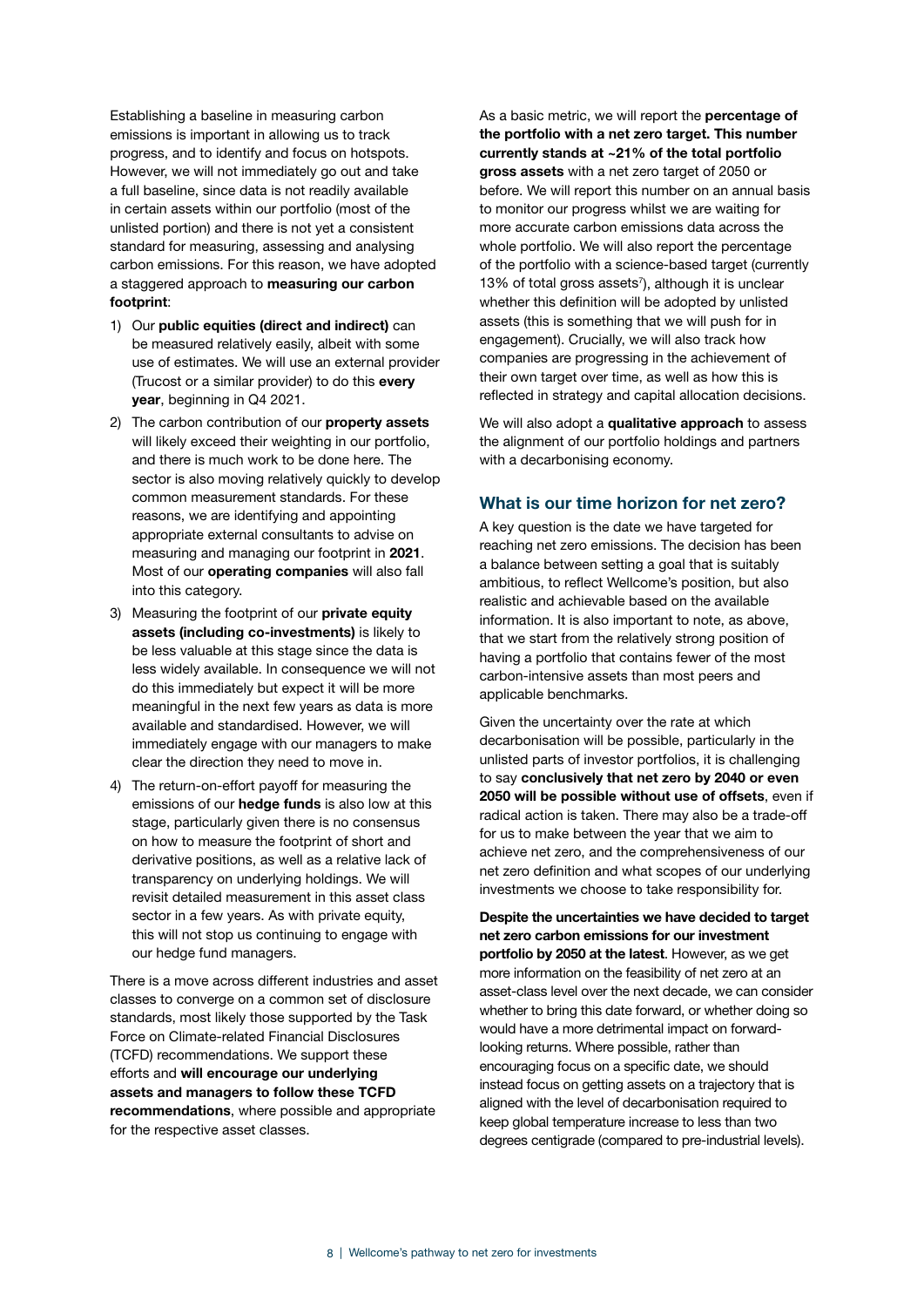### <span id="page-8-0"></span>**An indicative snapshot of the nature of emissions within our portfolio by asset class**

| <b>Asset Class</b>                            | % GAV as of<br>31/12/2020 | <b>Likely emissions</b><br>(per £ invested) | Ease of<br>emission<br>measurement? | <b>WT ability</b><br>to influence<br>carbon targets? | Degree of<br>awareness within<br>asset class? |
|-----------------------------------------------|---------------------------|---------------------------------------------|-------------------------------------|------------------------------------------------------|-----------------------------------------------|
| <b>Public Equities - Direct</b>               | 34%                       | <b>High</b>                                 | High                                | High                                                 | High                                          |
| <b>Public Equities - Indirect</b>             | 12%                       | <b>High</b>                                 | High                                | High                                                 | <b>High</b>                                   |
| <b>Private Equity - Venture</b>               | 12%                       | Low                                         | Low                                 | Low                                                  | Low                                           |
| <b>Private Equity - Buyout</b><br>(inc. MAPs) | 10%                       | <b>Medium</b>                               | Low                                 | <b>Medium</b>                                        | <b>Medium</b>                                 |
| <b>Direct Private</b><br>& Co-investments     | 7%                        | Low                                         | Low                                 | Low                                                  | Low                                           |
| <b>Operating companies</b>                    | 3%                        | <b>Medium</b>                               | Low                                 | High                                                 | <b>Medium</b>                                 |
| <b>Property - Residential</b>                 | 3%                        | High                                        | <b>Medium</b>                       | <b>Medium</b>                                        | <b>High</b>                                   |
| Hedge funds                                   | 10%                       | <b>Medium</b>                               | Low                                 | Low                                                  | Low                                           |

Note: Illustrative only

We will also set **interim targets** that will help us track our progress. The IIGCC is currently considering appropriate interim targets as part of their net zero investment framework so we will wait to take this guidance into account, but we suggest that these might cover the following metrics:

- Percentage of the portfolio with a net zero target should reach 100% by 2040 (according to SBTi guidelines). We suggest setting a linear target between our starting point today and 2040, whilst recognising that progress is very unlikely to be linear
- Percentage of the portfolio that discloses its greenhouse emissions
- Qualitative metric: percentage of the portfolio at each stage of the engagement ladder – to be refined. In the near term, whilst we refine the steps on the engagement ladder, we will report the climate score of our most significant assets (graded as 1, 2 or 3 as described in the qualitative metrics in section 2.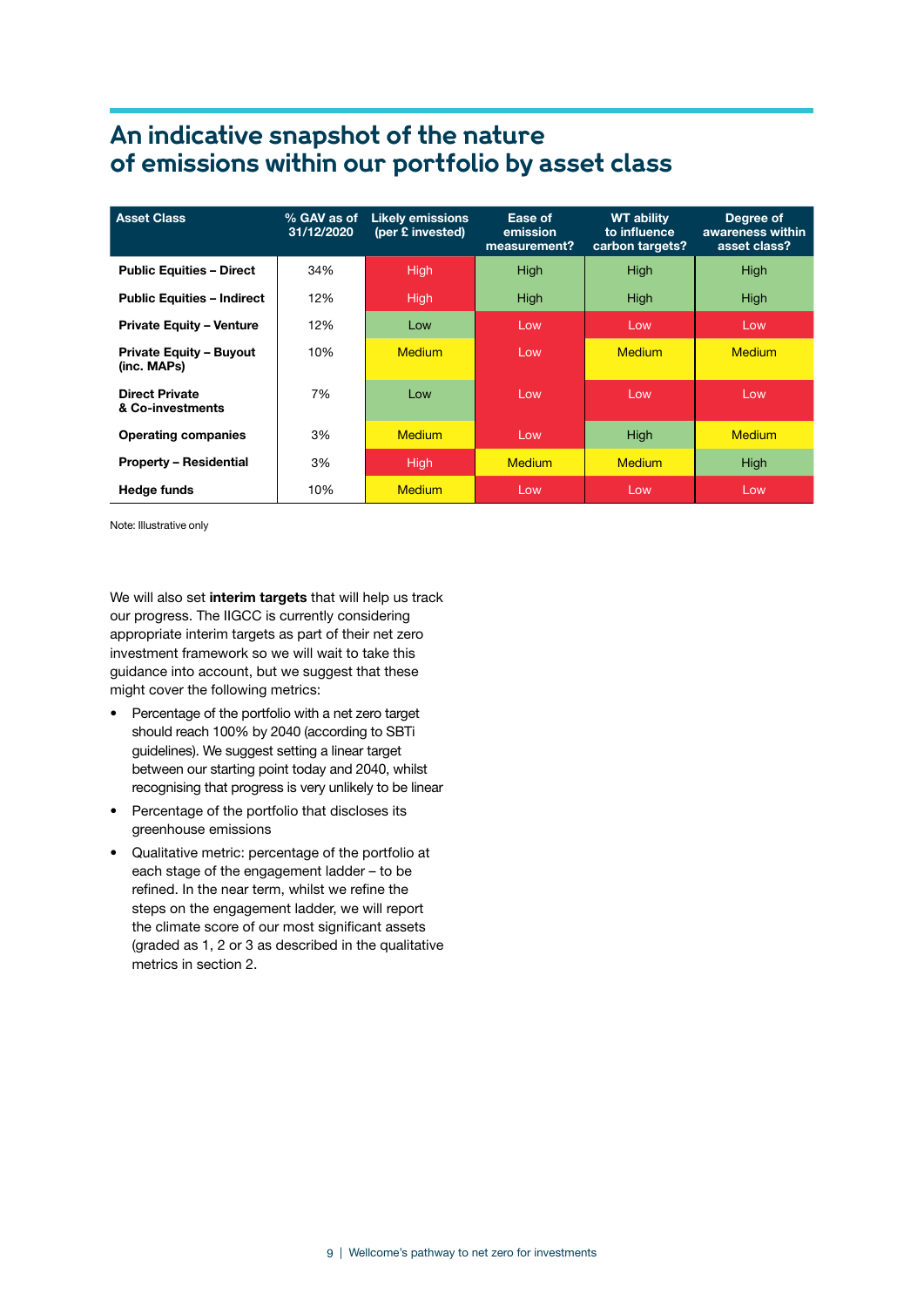## <span id="page-9-0"></span>**Two: Measurement and reporting**

#### **Background**

Measuring the carbon emissions of our portfolio assets is essential to help us to understand our climate risk exposure, identify candidates for engagement, and to further dialogue around climaterelated financial disclosure. Tracking this over time will show us how successfully our companies/assets are achieving their interim targets on the path towards net zero and will ultimately tell us when we have reached this goal at the portfolio level. However, there is a balance to be struck between the benefits of obtaining a whole portfolio baseline, and the feasibility and credibility of doing so when disclosure standards and methodologies for measurement are not yet established.

Progress has been made in recent years in getting large corporates (mainly listed companies) to measure and report their carbon emissions and reduction commitments amongst other items as a part of wider Environment, Social and Governance (ESG) reporting areas. However, there is still much further to go on the disclosure side, and a growing need to ensure consistency of reporting standards. Most privately held companies, and still many public companies, choose not to report any of this data because there is not a clear framework to measure and report data (this is the case for many sectors and asset classes). This trend is slowly reversing as climate advocacy groups (such as the IIGCC, Net Zero Asset Owners Alliance etc.) are supporting the development of measurement and reporting frameworks. The investment community behind these groups is proactively engaging with corporates to disclose footprint data and emissions targets, with some asset managers going so far as warning they will steer capital elsewhere if certain disclosure or progress is not shown. For these reasons, we expect climate-related disclosure to improve significantly across sectors and asset classes over time. Furthermore, some governments intend to make climate-related disclosure mandatory for all corporates in their jurisdiction.

We believe there is an important role for both quantitative and qualitative measurement in tracking our portfolio's progress towards net zero.

#### **Quantitative metrics**

The TCFD has set the industry practice on quantifiable emissions disclosure and recommends various metrics to measure carbon footprints. While it is important to recognise that each metric has its own limitations, we believe the following metrics are appropriate for us to use as they are simple, intuitive and enable us to compare portfolio emissions over time:

- **Absolute carbon emissions (tons CO2e)** the sum of the equity ownership of each portfolio company's greenhouse gas (GHG) emissions. This is a simple and intuitive metric that can be used to identify the largest absolute GHG contributors to the portfolio and can be tracked over time to identify changes in company emissions. However, this data is not reported on a per unit (financial or otherwise) basis, and therefore cannot be used to compare portfolios of different sizes. **This is the metric we will use to measure a company, and our portfolio's, net zero footprint**. It is worth noting that all else being equal, absolute carbon emissions will trend upwards over time as companies grow (unless the marginal unit of growth is carbon neutral) creating a headwind we will need to work against.
- **Carbon-to-Value or C/V (tons CO2e/ \$m invested)** – the total carbon emissions for a portfolio/company normalized by the market value of the portfolio/company. This metric can be used to compare portfolios of different sizes over time or against a benchmark as it normalises emissions using market value. However, large changes in market value can be misinterpreted.
- **Carbon-to-Revenue or C/R (tons CO2e/ \$m revenue)** – the total carbon emissions for a portfolio/company normalized by total sales of the portfolio/company. This metric expresses the carbon efficiency of the portfolio per unit of output. It normalises emissions by revenue, therefore making it easy to track carbon efficiency over time and compare against other portfolios and benchmarks.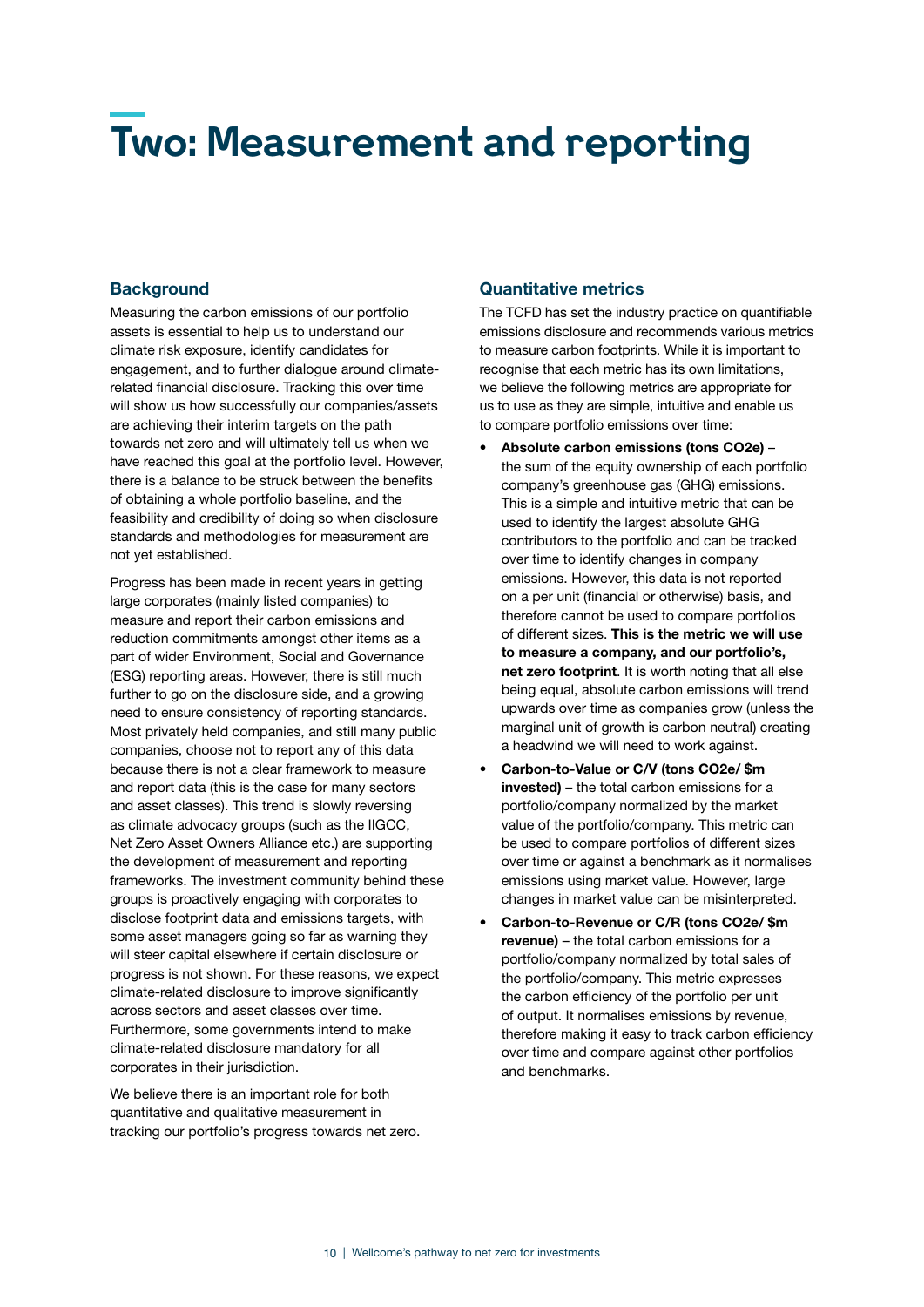<span id="page-10-0"></span>• **Weighted Average Carbon Intensity or WACI (tons CO2e/ \$m revenue)** – the portfolio's exposure to carbon-intensive companies by taking the GHG emissions based on portfolio weights rather than equity ownership. This metric can easily be applied across asset classes and sectors but is sensitive to outliers as it uses revenue to normalise the data.

When aggregating portfolio data, Wellcome will use reported scope 1 and 2 emission data from the company or CDP, including estimates for listed companies that do not currently report emissions. A carbon footprint exercise is conducted initially for the listed equity portfolio only, and the analysis and reporting will be done by Trucost or a similar provider, an independent external consultant. This will then be cross-checked internally against emissions reported by companies to CDP or in their annual reports.

Our working assumption is that over time more companies (private and public) will be reporting emission data. This is another reason why reporting on % of assets with a net zero target, in the near term at least, is an appropriate metric that is easy to measure without a full portfolio baseline.

#### **Qualitative metrics**

The main form of qualitative measurement is company engagement. Given that many of our portfolio assets do not yet measure emissions, the primary objective will be to engage with them to measure and disclose emissions, and to commit to setting net zero emission targets. A further step will be to encourage companies to establish sciencebased net zero targets which are approved by the Science-based Targets Initiative (SBTi).

The focus will be on assets with significant NAV in the portfolio and also looking at the likely largest absolute emitters in the portfolio. Each of Wellcome's asset-class teams have reviewed their assets and suggested further ways to engage with their companies to move towards reaching a net zero target (see section 4).

To track progress on company engagement, as well as build up a portfolio view of progress in getting to net zero, we will adapt our regular reporting to the Investment Committee, categorising assets as 3, 2 or 1 depending on their level of engagement and progress:

- **3)** Have committed to a science-based net zero target (at the portfolio company level, if indirect) and are tracking progress well against this (recognising that we might not have much evidence of this in the early years, but strategy and capital allocation should reflect these targets). We would also expect managers to have net zero targets covering their scope 1 and 2 (operational) emissions.
- **2)** Have emissions reduction targets, but not science-based (i.e. by 2050), or have committed to developing a target.
- **1)** Do not measure or are not thinking of climate change as an issue.

This approach can also allow us to track the percentage of GAV that fall into each of these categories outlined in 3–1 above.

As standards evolve and as our investment partners become more sophisticated in their understanding of this topic, we will use the full engagement ladder to drive the dialogue and track progress. Whilst this will not be overly onerous, regular dialogue will focus companies/managers on getting onto the first step of the ladder below, and then moving along it. We will then report progress against this – e.g. we have 10% of our indirect (externally managed) unlisted assets by GAV at step 2 [illustrative example only].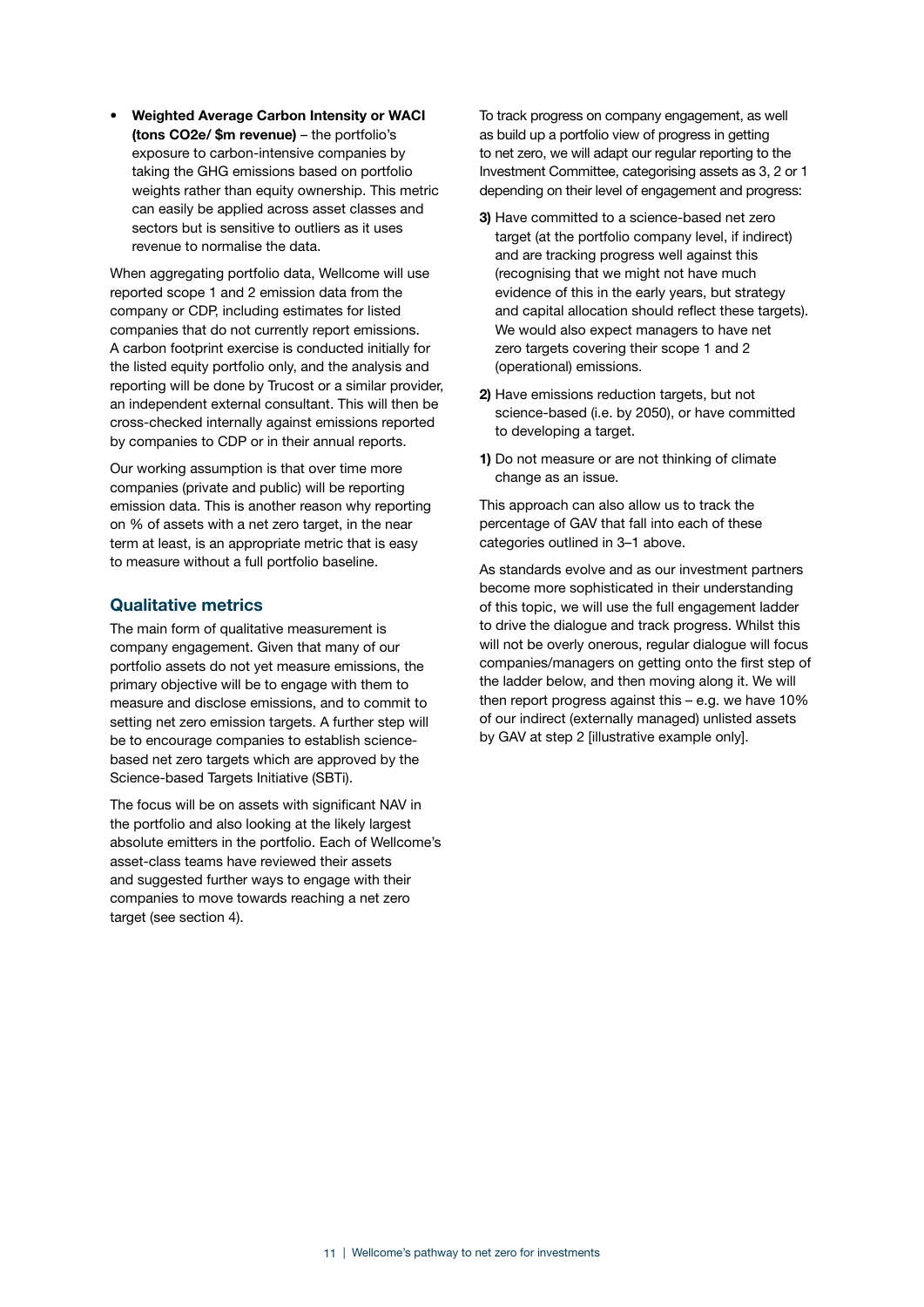<span id="page-11-0"></span>

This dialogue will typically be undertaken at the asset class level, as this is where the relationships sit, and where we can therefore have constructive conversations that speak to the practicalities of adopting a net zero target, and how this might impact long term financial returns. However, this topic has featured in a large number of our most senior (CIO/ CEO to C-suite) level conversations, and we expect this to continue, to emphasise its importance to our Investments portfolio and to the wider Wellcome.

#### **Measurement and disclosure summary**

#### **Quantitative metrics:**

- Use Trucost or a similar provider to track footprint (i.e. absolute carbon scope 1 and 2 emissions) of our public holdings each year, to coincide with financial year-end reporting. Monitor annual changes in absolute emissions and carbon intensity, and comment on the largest contributors to emissions for context
- Use CDP to monitor independently and cross-check (against Trucost or a similar provider) the emissions status of our directly owned public holdings
- Not to construct/estimate a full portfolio baseline (including unlisted) yet, but proactively push for more disclosure and plan for a full portfolio baseline in a couple of years when the carbon measurement methodologies are more standardised
- Disclose and track percentage of portfolio with a net zero target by scoring progress for all of our significant assets (and we will work on understanding the quality of these targets and progress against them)
- Disclose percentage of portfolio for which carbon emissions data is available, and percentage for which it is estimated
- Advocate for reporting in line with TCFD recommendations (measuring as per the GHG Protocol) for all asset classes.

#### **Qualitative metrics:**

- For asset classes that currently have no reporting framework (mainly private assets), our main approach will be proactive engagement to get companies to begin measuring and reporting emissions as a starter, with a view to having reduction targets as a next step
- Chart progress against the engagement ladder to keep track of climate related risks and to help us prioritise our engagement efforts.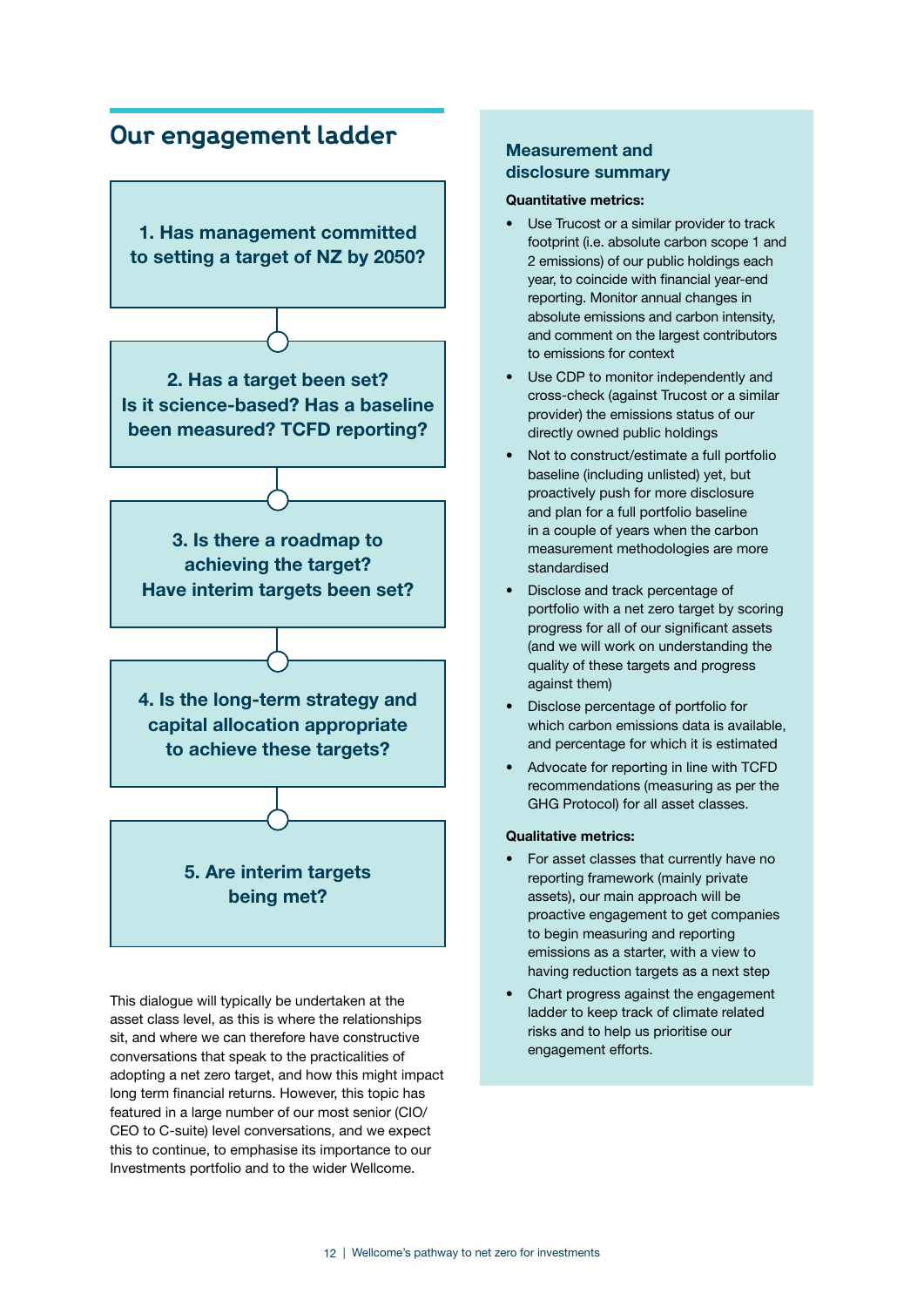## <span id="page-12-0"></span>**Three: Integration into investment decision making, process and risk analysis**

#### **Integrating climate analysis into our diligence and monitoring**

**Fundamentally, decarbonising our portfolio goes hand-in-hand with the investment team's mission to maximise sustainable financial returns over the long term and to protect the real value of our endowment**. For this reason, it is critical that climate change risks and opportunities are effectively factored into our decision-making process for all assets. Integrating this into our diligence and monitoring process will help drive decarbonisation up the agenda of our partners over time.

Going forward, each investment recommendation will include a section on climate change for every asset, and this line of questioning will form part of our diligence (see the Engagement Ladder). As outlined above quarterly reporting will be adapted to capture climate change risk.

#### **Stress testing and risk analysis**

There are other important methods of assessing and seeking to mitigate climate change risk for our investments beyond targeting a net zero portfolio. In Q4 2019 the team completed an assessment of the key risks and opportunities that the assets in our portfolio might be exposed to as a result of two different climate scenarios: a world with less than two degrees warming (i.e. a fast transition scenario) and a world with more than two degrees warming (i.e. high levels of physical risk). We are building on this relatively crude exercise to undertake scenario analysis at regular intervals (every two years). No doubt this will become more sophisticated over time.

In addition, some asset managers have started experimenting with stress testing individual assets and portfolios for specific carbon prices. As the tools to allow for such stress testing become more sophisticated, we will be adopting a similar approach. As well as forming a bedrock of our measurement approach, TCFD guidelines also cover risk management, strategy and governance. These guidelines on assessing physical and transition risks are being integrated into our diligence and monitoring processes, where relevant, at the individual asset level. This will be complemented with TCFD disclosure at both the portfolio level and the Wellcome level<sup>8</sup>.

#### **Climate solutions investments**

Many other asset owners have implemented resolutions to increase their allocations to "climate solutions" investments. They have done this partly in reaction to a growing view from stakeholders that private investors not only have a growing responsibility to fund the energy transition, but also that doing so is not at odds with the requirement to generate long-term financial returns for their fiduciaries<sup>9</sup>.

Given that we do not utilise strategic asset allocation, adopting such a target for climate solutions investments would be at odds with our successful investment philosophy. Looking through our portfolio, our total "climate solutions" investments currently account for roughly 0.6% of total portfolio gross assets. This number is relatively low since to make it into our portfolio assets need to have both appropriate risk-adjusted return expectations, to ensure that we can continue to generate sufficient returns to fund our mission, and to be scalable, to have a sufficient impact on our portfolio. Until recently, there were very few investments that might fall under the "climate solutions" umbrella and also meet these criteria. However, there are promising signs that this is changing, and we are starting to consider several investments with these attractive structural tailwinds that might have appropriate risk-adjusted returns and be scalable.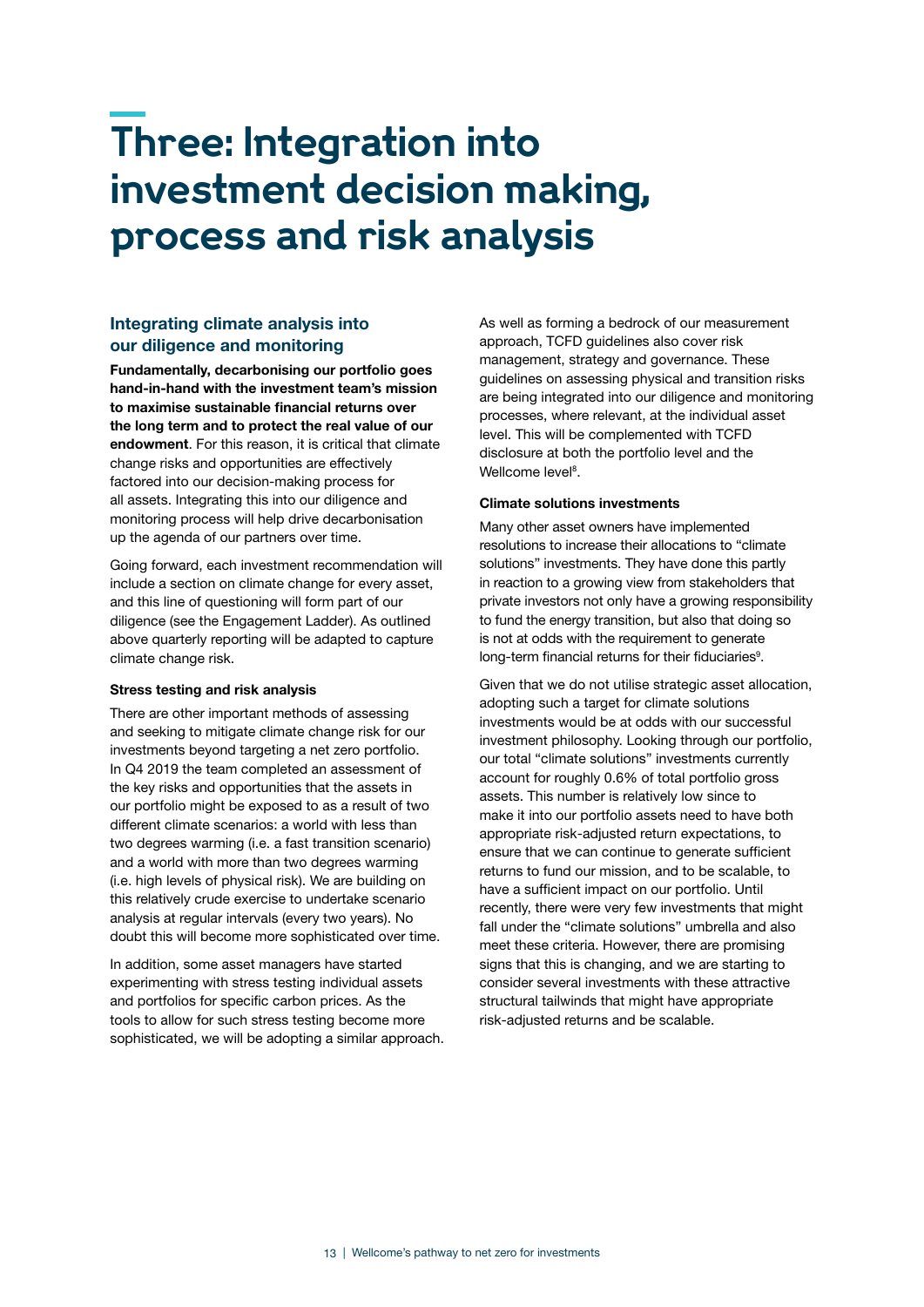We will continue to build networks across asset classes in areas connected to the energy transition and the need to decarbonise large segments of the economy. We must maintain our high standards for prospective financial returns and be very cognisant of the need for an investment to have a material impact in the context of our portfolio. Finding investments that can be sufficiently scaled to move the needle within our portfolio, and have the potential to generate adequate profits to justify the time required within our lean team, is a particular challenge in immature sector.

#### **Internal resourcing**

As with our work on licence to operate, we believe that these ongoing engagement efforts towards our net zero target are best undertaken by the members of our team who directly cover these assets. It is these individuals who have the closest relationships with our investment partners and management teams, and who would be best placed to influence their thinking.

#### **Integration into investment decision making and risk management**

- As detailed in the measurement section, integrate a climate risk column into IC papers to enable easy identification of key priority areas
- Investment recommendations will include a section on climate change risk; diligence will include questions on net zero targeting and how climate risks and opportunities are considered. Specifically, we will consider the impact of a \$100/t carbon price on a company's business model, where relevant
- Scenario analysis for different RCP scenarios, and potentially stress testing for different carbon prices, is likely to be an important risk management tool; we expect to be undertaking this roughly every two years.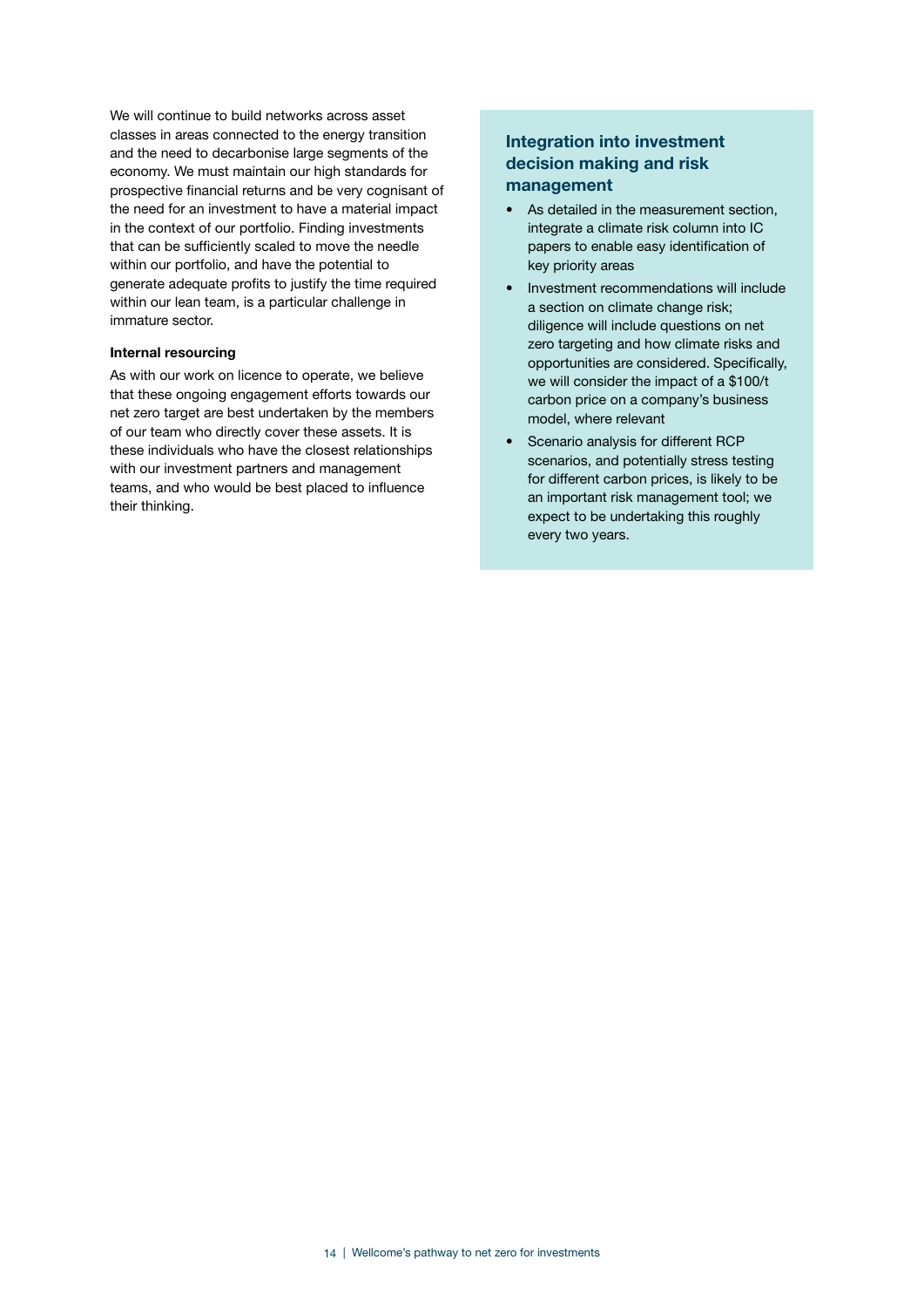## <span id="page-14-0"></span>**Four: Considerations by asset class**

As set out above, we are approaching our net zero targeting on a bottom up basis, focusing on each individual asset adopting such a target wherever feasible. As such, we have considered the portfolio on an asset class-by-asset class basis, in order to present a snapshot of the extent to which the current components are considering net zero targeting. The goal here has been to identify best practice and a list of recommendations that we will adopt as a team as part of our net zero roadmap.

A quick note on hold period: we have no finite hold period for our assets, and indeed our time horizon could well span decades rather than years. However, we acknowledge that it is unrealistic that we will hold all of these assets until 2050. Indeed, the majority of our unlisted assets are held in funds with a finite life, where General Partners (GPs) are forced to exit assets within a 10-12 year period. However, we believe that it is still important to engage with our GPs now in the expectation that they will, with time, push their portfolio companies to adopt net zero targets. Not only will this be important to us achieving our interim targets, but most importantly, future owners of these companies are increasingly likely to care about their carbon footprint, and there is good reason to believe that assets that are ahead of the curve in this regard will command a premium price (or indeed, avoid a discounted one).

#### **Public equities**

#### **External managers (indirect)**

Most of our external long-only managers have an ESG framework integrated into their investment processes, which includes an assessment of environmental factors. Some of our managers have dedicated ESG analysts who contribute to the research process. Others rely more on external service providers than dedicated internal ESG capabilities, but we would expect a continuous increase in the latter over time. Most of our managers are involved in investor networks focused on climate change.

Given the nature of their underlying investments, our managers are expected to be easily able to calculate and track the carbon intensity of their portfolios. Several of our managers have recently started reporting the carbon intensity of their investment portfolio in their quarterly reports. Unsurprisingly given the nature of the sectors and companies in which they invest, these portfolios screen very well against the global equities benchmark. One of our managers has a dedicated ESG research team which produces sophisticated climate change-related risk analyses, focusing in particular on the physical climate risks.

#### **Directly held public equities**

Below is a table showing the emissions and reduction targets of our directly held companies by sector, where available. Out of our 38 direct holdings as at 31 December 2020, **20 already had a carbon neutral commitment by 2050 or sooner**.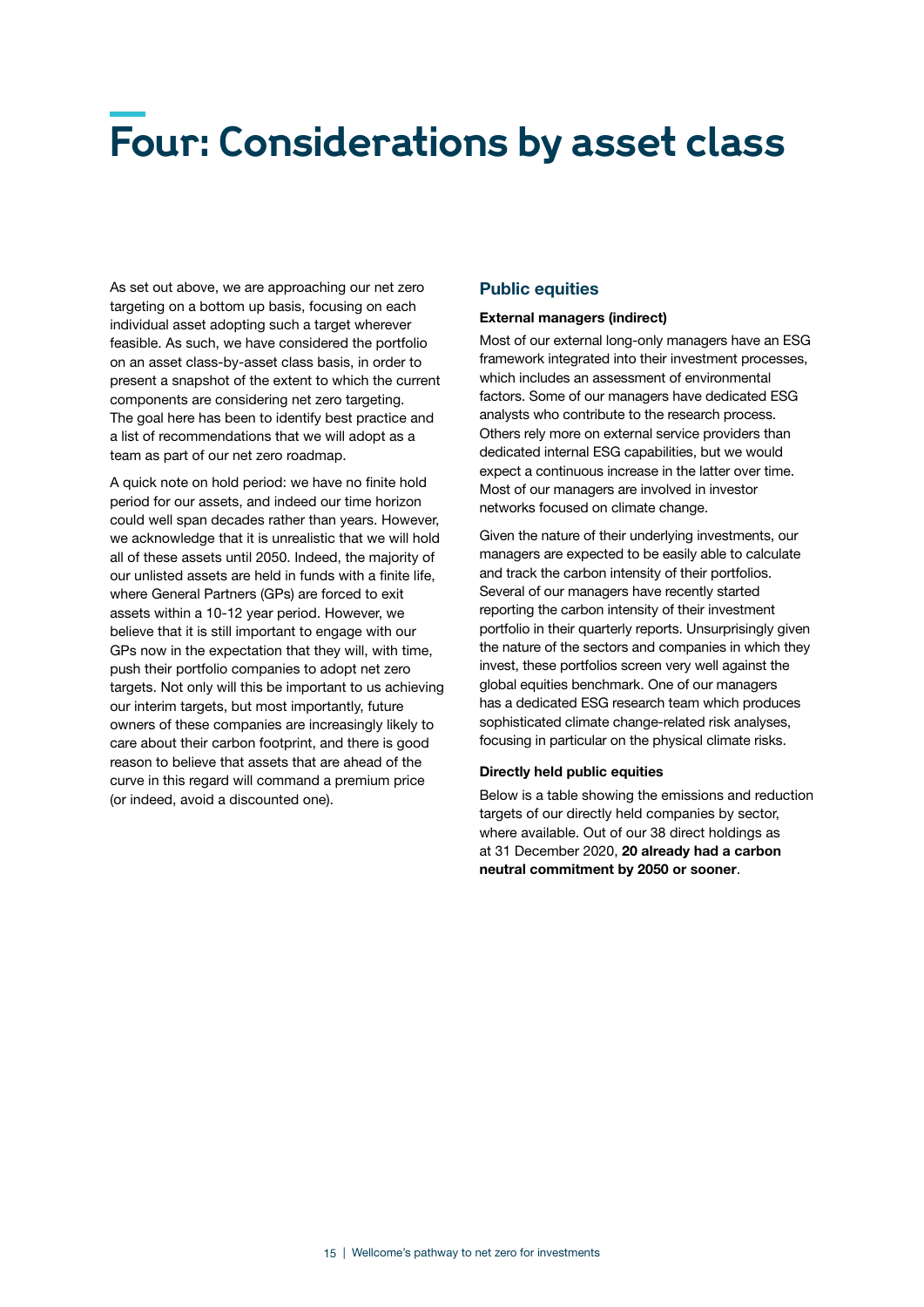### <span id="page-15-0"></span>**Wellcome's direct public equities' carbon emissions and reduction targets by sector**

| <b>Sector</b>      | <b>Direct</b><br>equity (GCB)<br>portfolio<br>weight | <b>Sector</b><br>emissions,<br>Scope $1+2$ | <b>Net Zero target</b><br>by 2050? | Science-based<br>emission<br>reduction<br>target? | <b>Board-level</b><br>oversight<br>on climate<br>issues? | <b>Management</b><br>incentives on<br>climate issues? |
|--------------------|------------------------------------------------------|--------------------------------------------|------------------------------------|---------------------------------------------------|----------------------------------------------------------|-------------------------------------------------------|
| Source             | Wellcome                                             | <b>CDP</b>                                 | Company reports                    | <b>SBTi</b>                                       | <b>CDP</b>                                               | <b>CDP</b>                                            |
| <b>Unit</b>        | Sector % of<br><b>NAV</b>                            | MtCO <sub>2e</sub>                         | % of Sector<br><b>NAV</b>          | % of Sector<br><b>NAV</b>                         | % of Sector<br><b>NAV</b>                                | % of Sector<br><b>NAV</b>                             |
| Internet           | 23%                                                  | 15.6                                       | 43%                                | 57%                                               | 46%                                                      | 31%                                                   |
| <b>Financials</b>  | 20%                                                  | 2.3                                        | 31%                                | 24%                                               | 60%                                                      | 49%                                                   |
| Consumer           | 18%                                                  | 23.2                                       | 61%                                | 0%                                                | 100%                                                     | 100%                                                  |
| Software & Tech    | 17%                                                  | 1.0                                        | 67%                                | 100%                                              | 90%                                                      | 100%                                                  |
| <b>Healthcare</b>  | 8%                                                   | 3.3                                        | 83%                                | 0%                                                | 73%                                                      | 73%                                                   |
| <b>Real Estate</b> | 6%                                                   | 1.0                                        | 100%                               | 58%                                               | 100%                                                     | 100%                                                  |
| <b>Industrials</b> | 6%                                                   | 136.0                                      | 100%                               | 0%                                                | 84%                                                      | 84%                                                   |
| <b>Payments</b>    | 2%                                                   | 0.1                                        | 0%                                 | 0%                                                | 100%                                                     | 100%                                                  |
| <b>Total</b>       | 100%                                                 | 182.5                                      | 58%                                | 38%                                               | 75%                                                      | 71%                                                   |

1. All data is taken directly from the latest CDP database of company reports. Where CDP data is not available, we have used company reports or press releases.

2. The sector emissions reflect the total emissions of the companies, by sector, that we own in our direct equity portfolio. This does not represent the proportional emissions attributed to Wellcome's stake in these companies.

3. Science-based targets are in line with the goals of the Paris Agreement – to limit global warming to below 2°C above pre-industrial levels and aim to limit warming to 1.5°C.

#### **Approach to public equities**

#### **Direct holdings**

- Ask stock analysts to verify the data on their companies (the data is mostly pulled from CDP) on an annual basis, in order to start monitoring quantitative (in addition to qualitative) progress
- Sector groups should be aware of what their scope 1, 2 and 3 emissions are, and monitor best practice to reduce these within the sector
- Introducing a three-step process for our directly held equities:
	- 1. Engage with companies to set a net zero by 2050 target
	- 2. Ensure that targets set are science-based, along with interim targets. The company strategy should reflect the net zero target in their business operations
	- 3. Monitor progress against these interim targets, and be prepared to escalate engagement efforts (by ourselves or with other partners)

• We recognise that setting a net zero target will be more challenging for some companies/ sectors than others. We will use our networks, through our external managers, IIGCC, peers or otherwise, to help with this

#### **Indirect holdings/external managers**

- Directly measure and track over time the underlying emissions and net zero commitments of our indirect equity exposure (using the same provider as for direct equities in order to be consistent)
- Encourage our external managers to disclose absolute carbon emissions of their portfolios
- Ask our managers how they are thinking about carbon footprints and carbon neutrality in their portfolios and the broader direction of travel.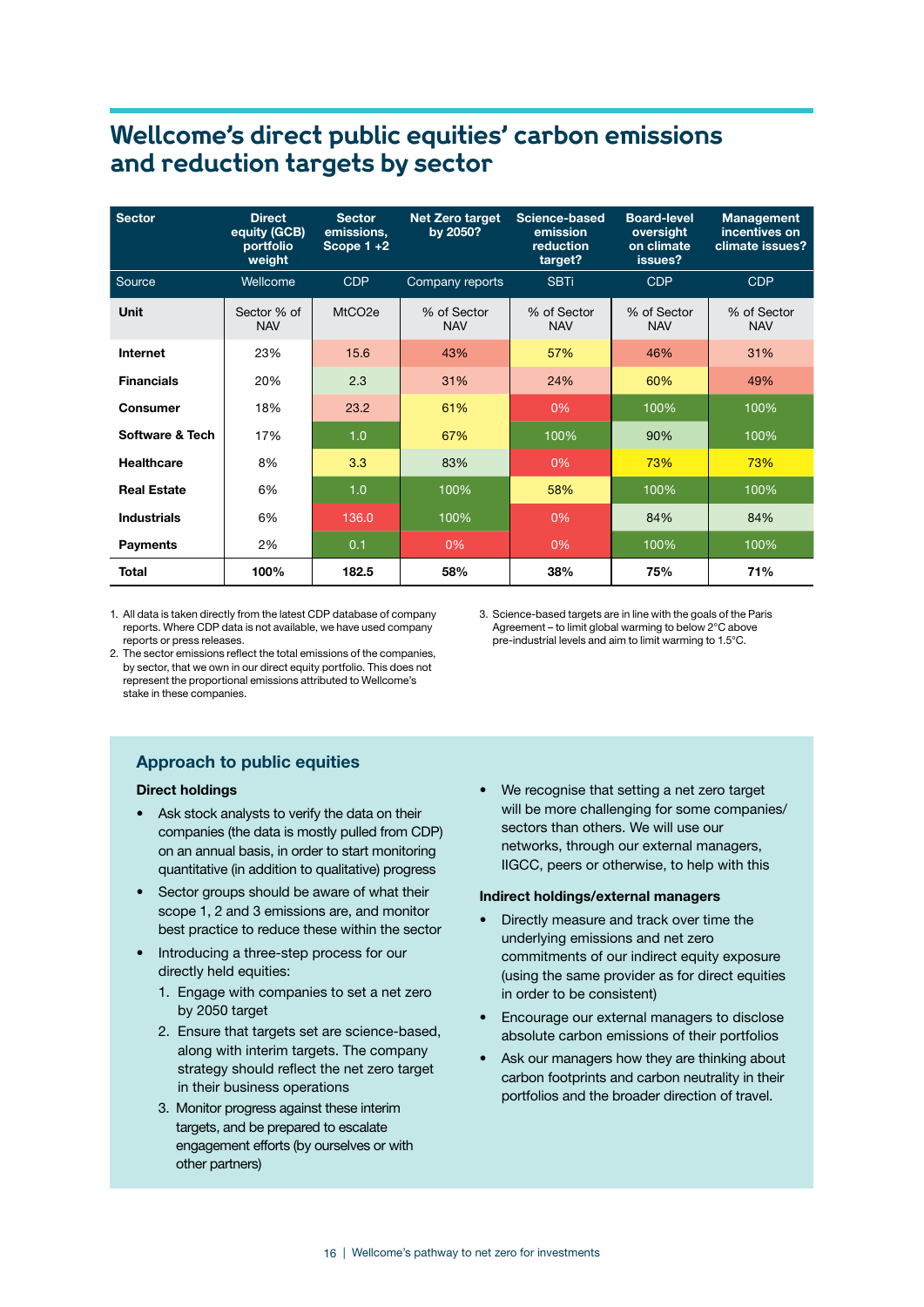#### <span id="page-16-0"></span>**Buyout funds**

Most firms have started to recognise climate change as a potential headwind or tailwind to certain industries and have started to integrate this into their diligence where relevant. In addition, we have heard from several of our partners that companies that perform well on ESG metrics command a premium upon exit.

However, the private equity sector is generally lagging public markets on topics such as measuring carbon footprints, articulating comprehensive approaches to the problem and setting targets, although exceptions do exist. While the industry may have improved their companies' performance on relevant metrics, we currently have no evidence to support or refute this due to the lack of useful data.

Private equity firms should be able to make meaningful impact in improving portfolio companies' performance on climate change metrics, because the private equity model enables active investment. This ability to enact meaningful change, combined with the fact that private equity is lagging, means that improvements made by the large firms would have significant real-world impact. It is also an asset class where investors should be able to catalyse significant improvements through engagement that is not time intensive.

We have had some constructive discussions with many of our private equity partners (including at the most senior levels). Many of our partners are becoming more sophisticated in integrating climate risks into their diligence. Some have established and hit carbon neutral targets for their scope 1 and 2 emissions, whilst (more impressively), others have released portfolio level targets. We will be engaging in a prioritised fashion with our managers to encourage them to follow a similar path.

#### **Approach to buyout funds**

- Engage with, and learn from, the work being done by the private equity working group at IIGCC
- Develop and integrate climate change questions into our diligence process (potentially building on those circulated and used in 2019, with IIGCC input)
- Continue to question the firms we invest with about climate change, making sure that this is with senior investment professionals, as well as ESG teams. Over time, we will put increasing pressure on those firms for whom climate change is a material threat to their underlying sectors, but who don't have a comprehensive approach
- Senior Wellcome colleagues to message to C-suite the importance of a reducing carbon footprint and net zero targeting
- Scope to form small, targeted discussion groups on this target with major LPs
- What "best practice" looks like our goal:
	- Enhanced disclosure aiming for publishing portfolio companies' carbon footprints in line with TCFD recommendations
	- GPs should target carbon neutrality (scopes 1 and 2)
	- Portfolio companies should ultimately adopt their own net zero targets (at least for scopes 1 and 2)
	- Carbon reduction targets integrated into portfolio company KPIs and management remuneration.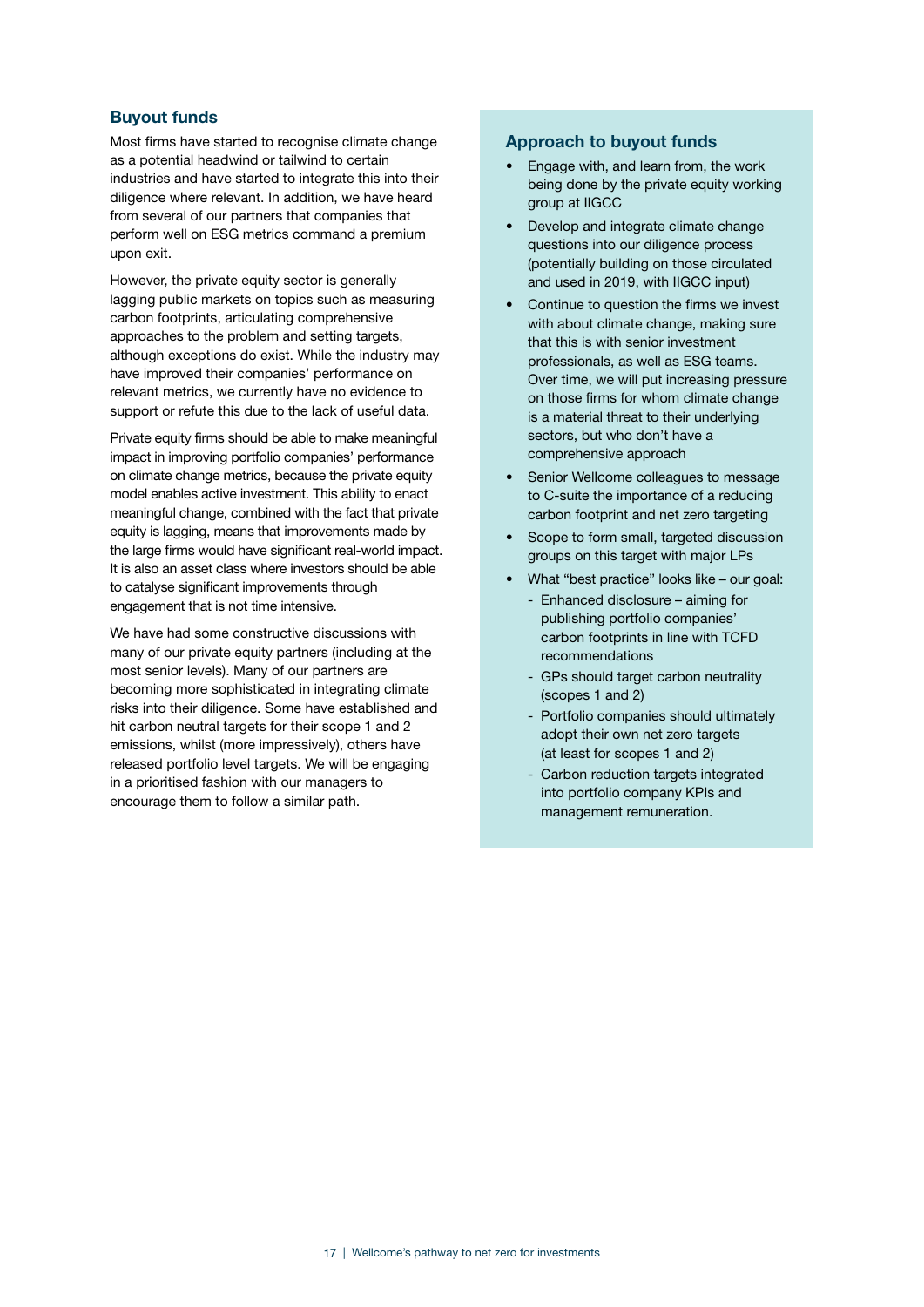#### <span id="page-17-0"></span>**Venture capital**

Venture capital funds do not, as yet, generally measure their own carbon footprints (scopes 1, 2 or 3) in any capacity, but are very aware of climate as a potential headwind and tailwind to certain industries. The majority of early-stage software companies (of the "a few coders with an AWS account" type) will have limited carbon footprints by their very nature, and it is generally noted that their companies largely attempt to be low-carbon as part of their ethos (e.g. using renewable energy) from an early stage. Some firms will attempt to encourage this at the board level where

appropriate. The most progress has been seen in larger, later stage companies which have more resources.

Cleantech investments were extremely popular during the 2000s yet failed to generate meaningful returns and fell out of favour during the 2010s. However, in recent years cleantech, or climate tech as it has been renamed, has had a bit of a resurgence, with \$16bn of funding in 2019 up from c. \$400m in 2013 (after previously peaking in 2008 at \$6bn).

### **VC investment in climate tech and number of deals**



Source: PwC analysis on Dealroom Data

#### **Approach to venture capital**

- Engage with the VC funds which have begun to show leadership in this space and the more institutional funds which do not directly invest in climate tech to get an update of their latest thinking and approach, especially around how they engage with their portfolio companies on this topic
- Start asking climate change questions as part of our diligence process (potentially building on those circulated and used in 2019, with IIGCC input)
- A quantitative measurement of this asset class will likely be very challenging, so we should focus on a qualitative assessment of how they assess climate change risk in their investment theses/underwriting (when appropriate) and potentially add an operating piece during ODD work
- We should, over time, put increasing pressure on those firms identified to be laggards within the space.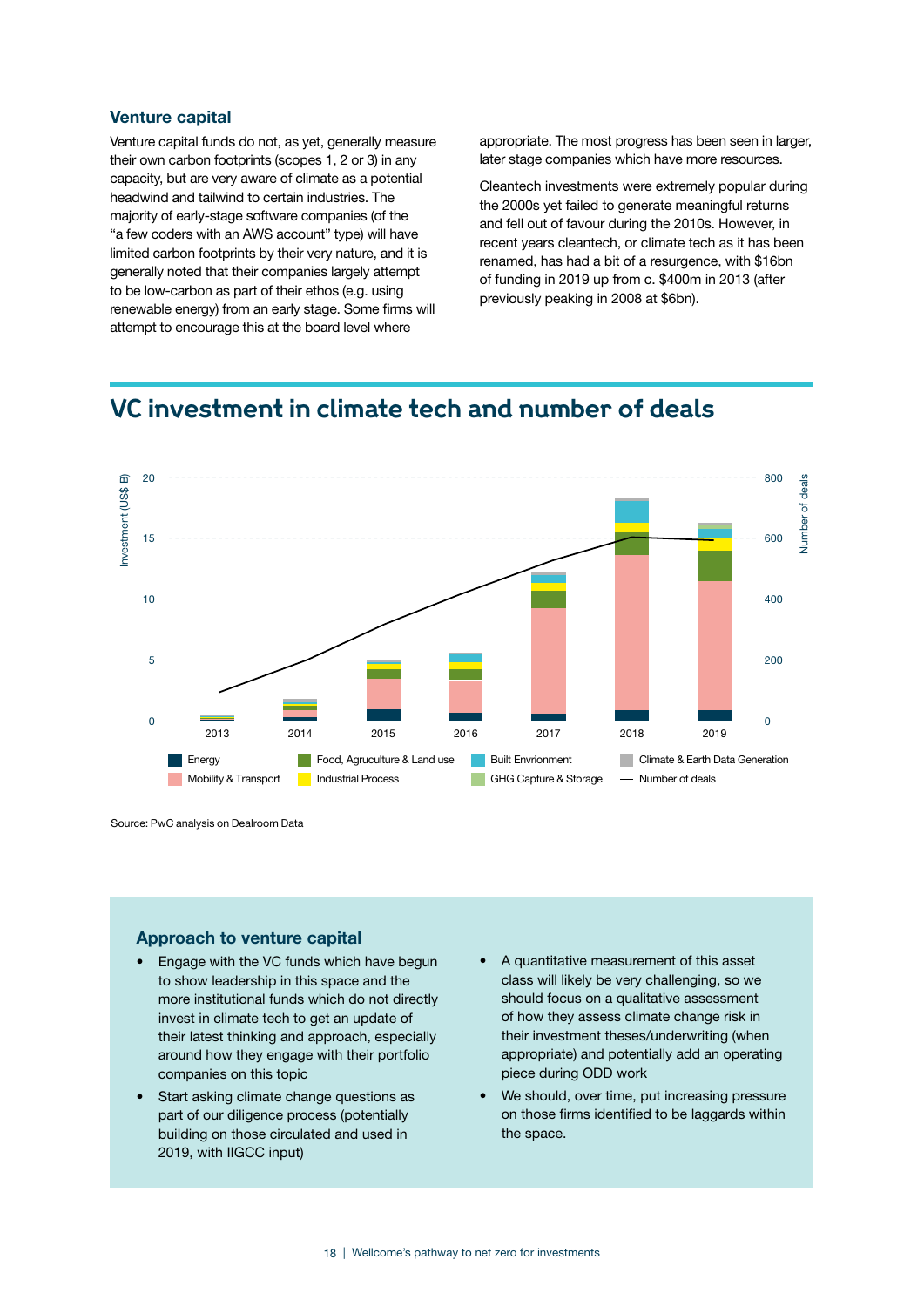#### <span id="page-18-0"></span>**Co-investments / direct private investments**

The approach to climate change within our coinvestment holdings is dictated by the fact that we lean heavily on our trusted private equity and venture partners in this part of the portfolio, relying on their investment judgement, policies and processes. While an assessment of climate change impact should be included in the due diligence process (as it will be for all asset classes going forward), it will be at a high level and focus on our partner's processes and policies, unless there is anything specific to draw out about a company or sector. Therefore, the progress made in this space will closely mirror that of the buyouts and venture capital funds portfolio. However, where possible and relevant, we will engage with management teams of individual companies, both to understand their progress and to share best-practices.

For direct private transactions, where we do not have an aligned partner, we will consider climate change considerations during our due diligence as with other asset classes. After investment (and with existing positions) we will, where appropriate, engage with management teams and other investors to try and ensure suitable policies are in place.

As discussed within the buyouts section we expect, due to their control and the mature nature of the companies, private equity firms to be able to make meaningful progress in improving their companies' climate change impact and to incorporate this into their due diligence processes. Within the venture capital portfolio, the expectation is that as companies mature and grow they will develop appropriate climate change policies (with our trusted partners encouraging this at board level). However, they are unlikely to have everything in place when they are still emerging as young companies (especially for ones with asset-light models), particularly in the near term.

#### **Approach to co-investments/ direct private investments**

- Engage with, and learn from, the work being done by the private equity working group at IIGCC
- Develop and integrate climate change questions into our diligence process (potentially building on those circulated and used in 2019, with IIGCC input) in line with those used in the buyouts and VC work
- When appropriate, continue to influence our partners after the due diligence phase (aligned with our buyouts and VC work)
- Develop a series of case studies to help illustrate best practice
	- Where appropriate, engage with company management to understand the measures they are taking and to encourage them to take up best practices.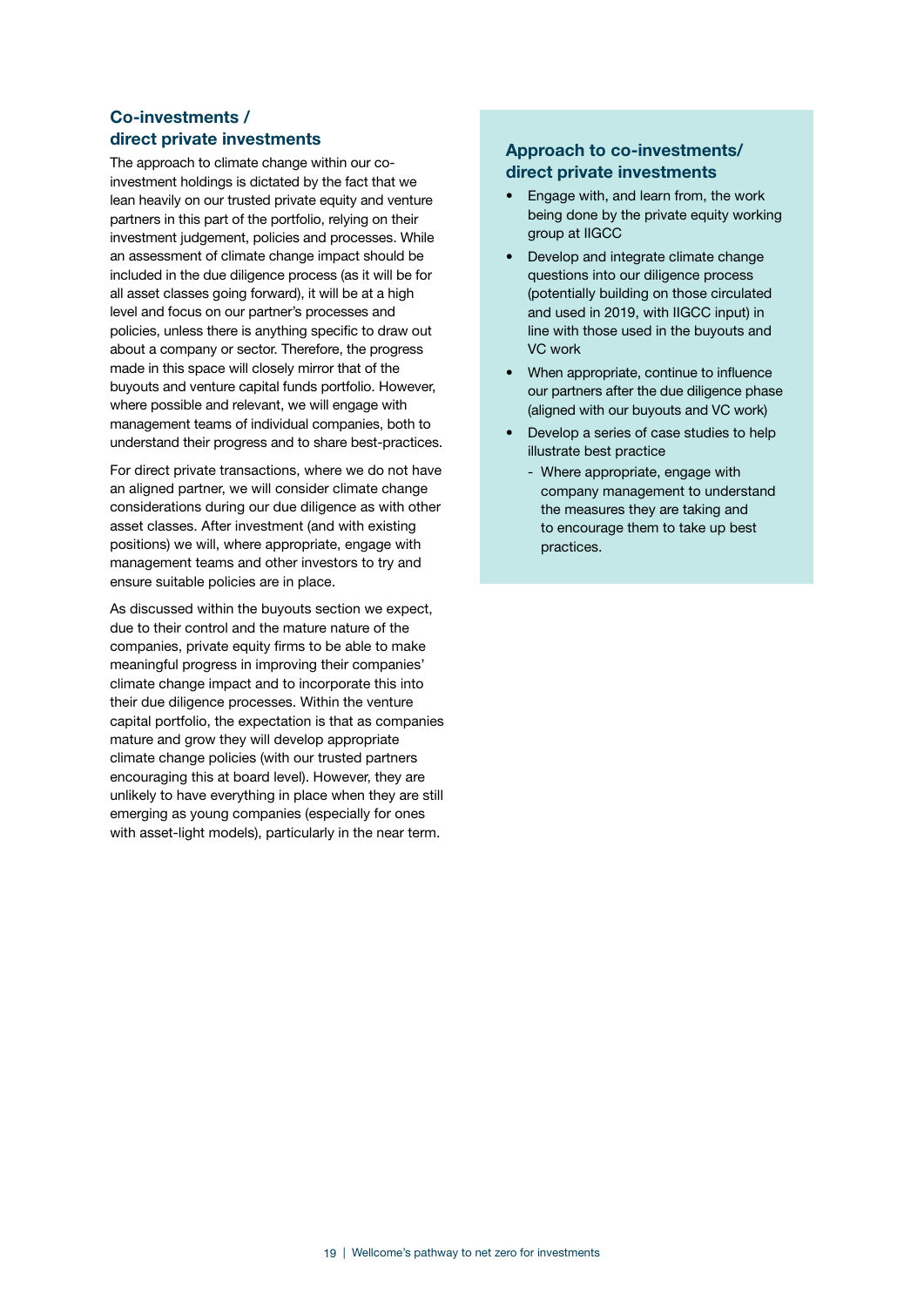#### <span id="page-19-0"></span>**Hedge funds**

We have not come across any managers that are measuring their own carbon footprint (scopes 1 and 2), nor which have set targets for their scope 3 emissions i.e. underlying investments. Given the shorter-term time horizons of hedge fund managers, they rarely consider the longer-term implications of climate change as part of their decision making. At best, managers may consider the social cost of carbon when analysing future expected returns on energy-related positions.

Within the industry, best practice currently involves thorough assessment of ESG, particularly environmental factors, as a central input into active decision making.

Aside from their typically short-term time horizon, part of the challenge for certain managers (e.g. multi-strategy, macro and credit), is that they will own instruments for which calculating carbon footprints is very challenging, such as sovereign bonds or commodities. There is a lack of a consistent standard here, and managers would argue it would be of limited value add to their investment process at present.

#### **Approach to hedge funds**

- Due diligence efforts, and conversations with managers, will focus on a qualitative assessment of how they integrate climate risks and opportunities into their investment decision making. For example, we will question managers on how they factor in a price of carbon in their underwriting and how they consider the risk of a growing body of ESG capital penalising carbon intensive holdings. We will also monitor their exposure to carbon intensive sectors/assets and understand whether reducing this footprint forms part of their reason for holding, for example, are they willing to engage with the company (this may be challenging given some hedge funds' shorter time horizon)
- Engage in industry dialogue in how to account for the carbon footprint of short and derivative positions, as well as non-equity positions (credit, rates, commodities).

#### **Property**

#### **Current status of sector**

The built environment contributes nearly 40% of global carbon emissions (source: IEA, UK Green Building Council). Emissions are primarily generated from materials used and energy consumed in development and refurbishment activities (commonly referred to as 'embodied carbon') and from powering, heating and cooling buildings by occupiers ('operational carbon'). Most building-related emissions, often up to 80-90% of a property's overall carbon footprint, are outside the owner's immediate control as they are generated by its supply chain or tenants (i.e. scope 3 emissions), a specific challenge for the sector to achieve net zero.

Operational carbon can be reduced to net zero by improving the energy efficiency of buildings and sourcing renewable energy. Embodied carbon can be reduced by retaining or reusing existing materials and improving building design and materials used in order to lower the carbon emissions; although carbon offsetting the residual carbon footprint is currently needed to achieve net zero.

Since 2019, it has been UK law for the country to reach net zero greenhouse gas emissions by 2050, using sequential 5-year carbon budgets to define Britain's pathway. To date, five carbon budgets to 2032 have been set in law, while a sixth to run from 2033 to 2037 is under review and the first to align with achieving net zero emissions by 2050.

For the built environment to achieve this target, there is existing regulation to improve the efficiency of both residential and commercial buildings, which we expect to become more stringent in future years. For example, the Future Homes Standard, currently at the consultation stage, seeks to introduce measures for new homes to be 75-80% more carbon efficient than existing regulations.

We are starting to see property valuations incorporate carbon credentials of assets with an implicit 'green premium' or 'brown discount'. We can expect this dynamic to increase as there is an accelerating demand or requirement from investors and occupiers for less carbon intensive properties. Hence, increasing the risk of stranded property assets for which retrofitting or redevelopment to reduce carbon intensity becomes increasingly uneconomic.

#### **Current best practice**

The Building Better Partnership, a collaboration of leading UK property investors with a combined £240bn assets under management, defines a net zero target as those directly controlled (i.e. scope 1 and 2) and generated by parts of its supply chain and tenant base that they can realistically influence, but not scope 3 emissions in their entirety. Importantly, this definition includes embodied carbon generated by refurbishment and development activity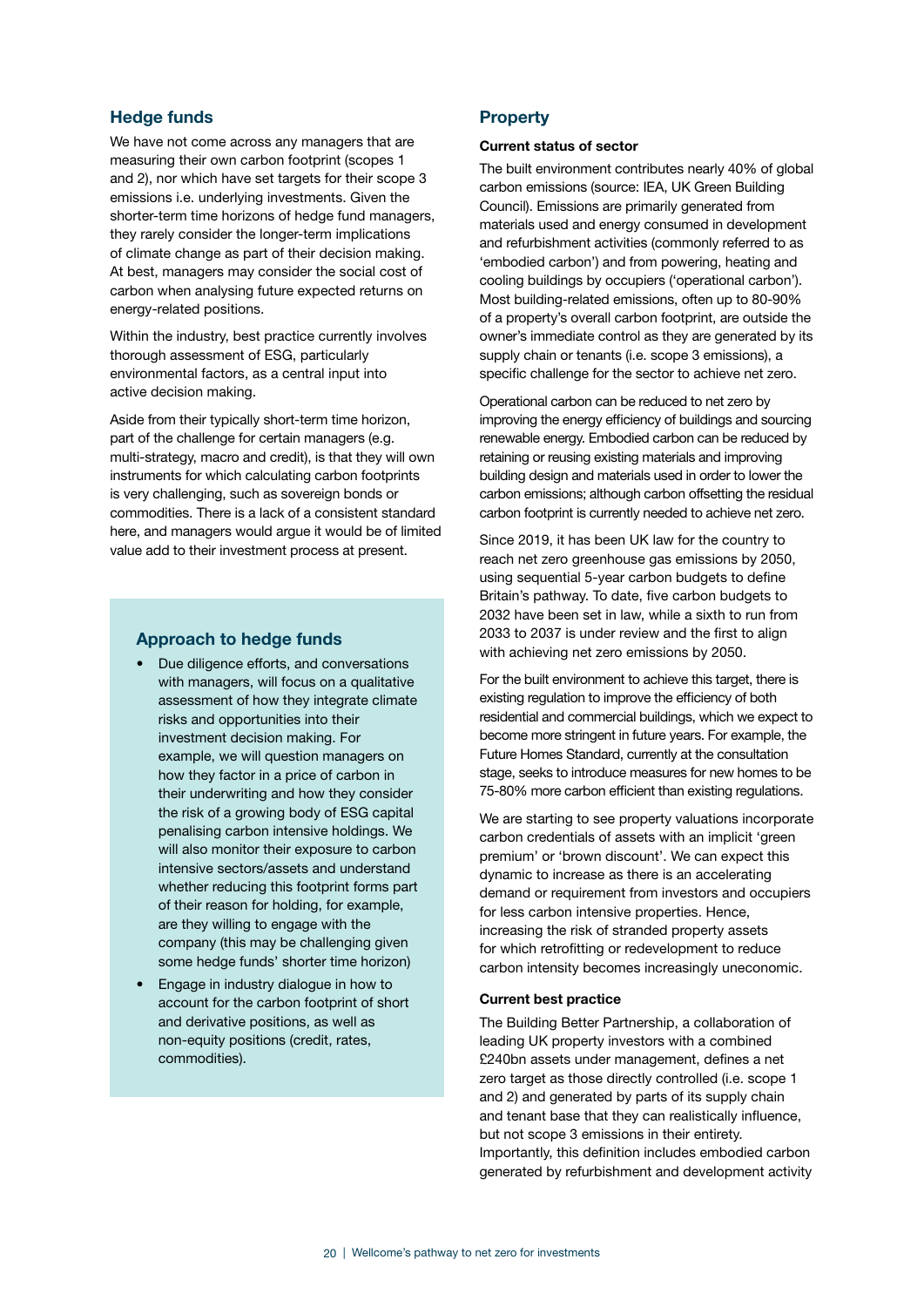(though not historical embedded carbon), tenants' energy consumption (electricity and heating), and refurbishment and fit-out works.

This framework has supported leading market participants to make significant progress in understanding their current carbon footprint and setting a pathway to becoming net zero carbon. An increasing number of property owners are targeting being net zero by 2030 for their direct (scope 1 and 2) emissions, with the most ambitious also including their indirect (scope 3) emissions that can be realistically influenced. All are using carbon offsets within their net zero pathways to eliminate the residual carbon, especially the harder to reduce embodied carbon from refurbishment and development activity.

#### **Current status of our portfolio**

To date we have not measured the carbon footprint of our direct property holdings or asset-backed operating companies. Nonetheless, climate risk is considered by most of our property managers and operating companies, typically as a separate risk on the respective risk register. Further, climate risk is already being addressed through energy efficiency or on-site renewable energy generation initiatives, driven by economic imperative or regulatory requirements. Though we have yet to explicitly consider the risk of rising sea levels, in certain scenarios, to our property assets. Assessment of this risk will be integrated into our wider approach to managing climate risk for these holdings.

We acknowledge that the status of some of our property holdings may make net zero more challenging to achieve and may mean offsetting is required to eliminate residual operational carbon, as well as embedded carbon. For example, listed building regulation may restrict upgrades to reduce energy usage, and we will be limited in our ability to upgrade buildings or influence our tenants' behaviour for properties subject to existing leases.

For our direct property holdings, we will define a net zero carbon target that we can directly control (scope 1 and 2) and emissions from development and refurbishment activity (that are considered within scope 3). We plan to monitor and influence emissions generated by our tenants, though at this stage exclude these emissions from our formal net zero target. We also need to carefully assess the physical risks that property might be exposed to, so that we can be ahead of the curve with our investment decisions.

We will need to engage specialist consultants to assess the physical risks climate change may pose, measure the carbon footprint, and provide strategic advice on a net zero pathway. We are at the early stage of determining the scope of specialist advice that we require, some of which is likely to be recurring (i.e. carbon footprint measurement) and the balance one-off in nature (i.e. setting a pathway).

#### **Approach to direct property**

- Measure the carbon footprint of our estate to establish a baseline and identify the best providers for this
- Set a net zero carbon target that:
	- Includes emissions that are directly controlled (i.e. scope 1 and 2)
	- Aims to include embodied carbon emissions generated by refurbishment and development activity (though not historical embedded carbon)
	- Monitors and seeks to influence tenant's energy consumption (electricity and heating), refurbishment and fit-out works except where we have limited control or influence. However, this is not within the formal net zero target
	- Excludes tenants' emissions that we cannot realistically control (e.g. from our residential ground rented freeholds or tenants' water consumption or waste)
- Establish a pathway to a net zero carbon target, consistent with the Paris Agreement

and UK legislation. It is likely the pathway will include:

- Transitioning all landlord procured energy to be 100% renewable
- Investing in on-site renewable energy and building energy efficiency measures
- Reducing the carbon intensity of our development and refurbishment activity
- Introducing green lease clauses (where practical) to commit our tenants to purchase renewable energy
- Monitor the proportion of our suppliers that have their own net zero targets
- Consider other building-related carbon emissions outside of our net zero definition and assess whether practical to include these emissions with our target in the future
- Engage with IIGCC workstreams on measurement, setting and achieving a net zero target for real estate
- Identify providers to help us assess physical risks to our real estate assets, albeit a medium-term goal.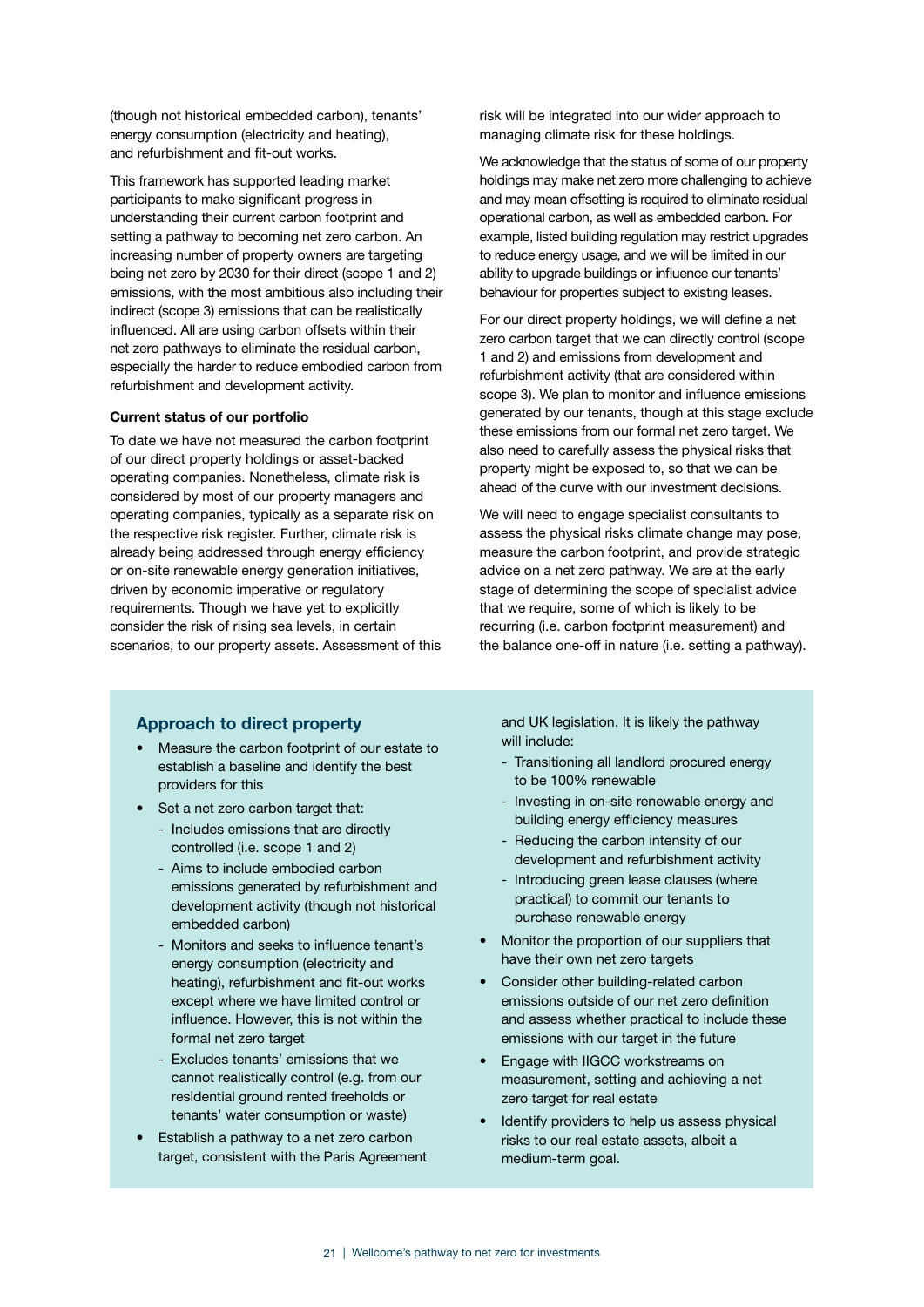#### <span id="page-21-0"></span>**Operating companies**

Our directly-held asset backed operating companies cover different sectors including agriculture, marinas and boatyards, and strategic land development. The boards and executive management teams of each company are very cognisant of their environmental impact, and carefully consider and manage this part of their risk management framework and wider strategic plans.

The board and management of each company we own are currently considering how a net zero strategy could be adopted, with a view to establishing a formal target date and putting in place a credible pathway to achieve this. The current steps are to establish a carbon emissions baseline, against which progress will be monitored. The ease of doing this will vary by sector depending upon how far clear standards have already been established in the industry.

As this issue rises rapidly up the agendas in both the agricultural and housebuilding sectors, we can expect more clarity on how net zero might be achieved. The boards and management teams will then assess what the appropriate definition of net zero might be such that it includes emissions that the companies can reasonably influence.

#### **Approach to operating companies**

- Climate change is considered as part of each company's risk report, and should be considered as part of their capital allocation decisions
- As UK registered companies need to report in-line with TCFD by 2025 (possibly as soon as 2022-23), each board will need to ensure their risk management, strategy and governance is appropriate to address climate related risks and opportunities
- In the near term, we will work with our subsidiaries to establish which scope 3 emissions will be included in our net zero target, as more consistent standards evolve
- Establish a baseline footprint for our operating companies as the measurement standards and the resources around this evolve.

#### **Cash and liabilities**

The carbon footprint of cash depends on the form in which it is held. The carbon footprint of money market funds will depend on the instruments within these, whether investment-grade corporate credit or sovereign bonds. We will work with our cash manager to understand the footprint of our holdings.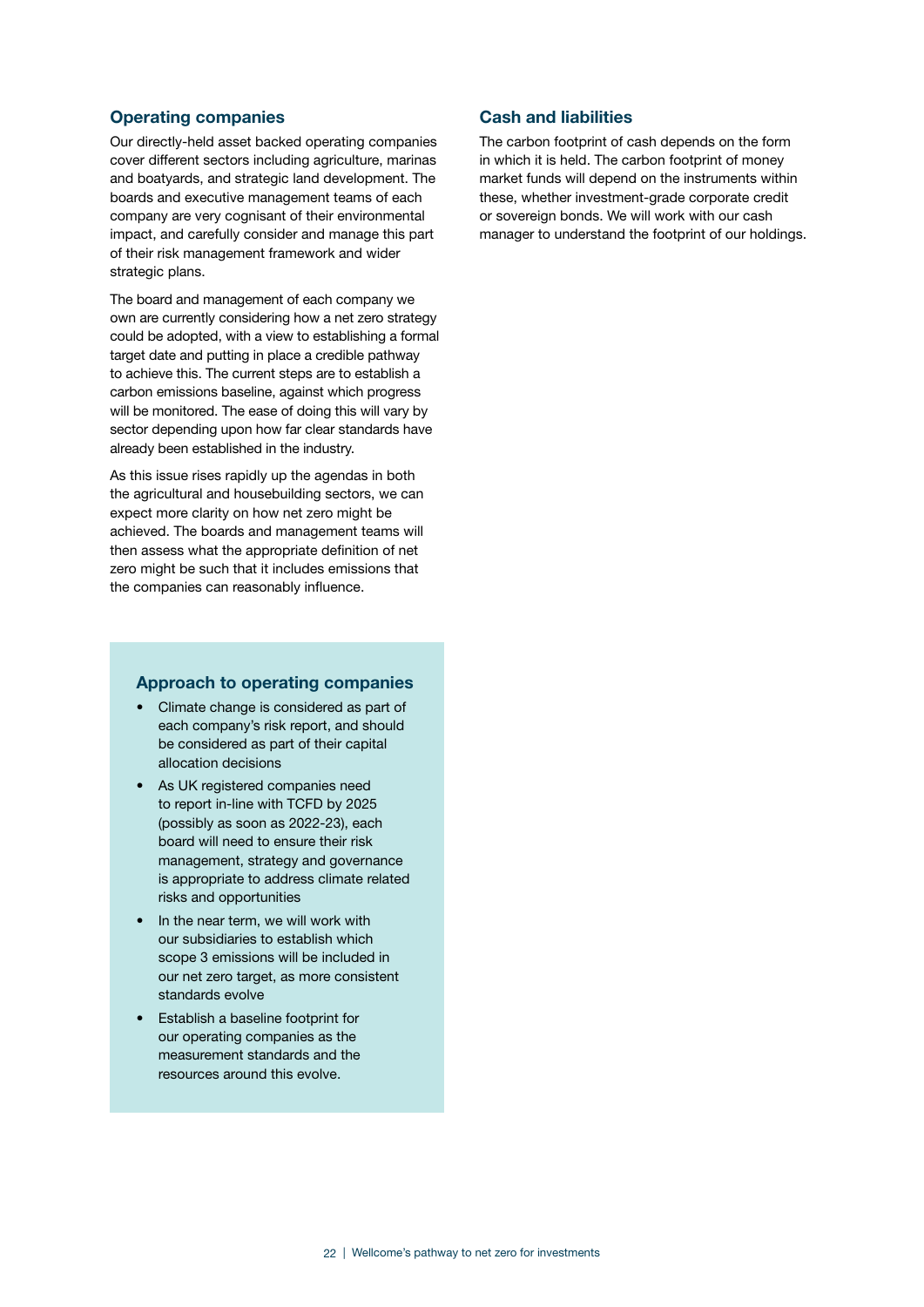## <span id="page-22-0"></span>**Endnotes**

- 1. As at 30th September 2020 (source: Wellcome Trust Annual Report 2020)
- 2. Charted against S&P Global LargeMidCap index. Whilst we do not rely on benchmarking to dictate investment decisions, Trucost's reports use a selected benchmark as a measure of relativity for carbon footprints
- 3. Technically, our indirectly held assets (i.e. the investments made by our third-party managers) are the scope 3 emissions of our managers'. However, in order to achieve maximum real-world impact, we propose that we should look through to the underlying investments, and hence include the scope 1 and 2 emissions of our managers' portfolio companies as part of our target. It should be noted that emissions from our investment portfolio are classed as Wellcome's Scope 3 emissions.
- 4. For our indirect equities we have used a materiality threshold: we have included in this calculation positions that are >\$30m as well as positions of any size that we already hold directly
- 5. Company-defined targets. Note that there are small number of companies that will have a science-based target but not a net zero target; these require further examination but are likely to be those that have a relatively low footprint and therefore do not feel the need to set a net zero target.
- 6. [https://sciencebasedtargets.org/companies-taking-action]( https://sciencebasedtargets.org/companies-taking-action)
- 7. Includes companies with targets set and certified by SBTi, and excludes those with a commitment to set science-based targets
- 8. It is expected that Wellcome will need to comply with TCFD recommendations by 30th Sep 2022.
- 9. Mark Carney: "… This could turn the existential risks from climate change into the greatest commercial opportunity of our time. Private finance, including pension funds, will provide the \$3.5 trillion needed annually for investments in sustainable infrastructure and fund the innovation and re-engineering of business in every sector of the economy."